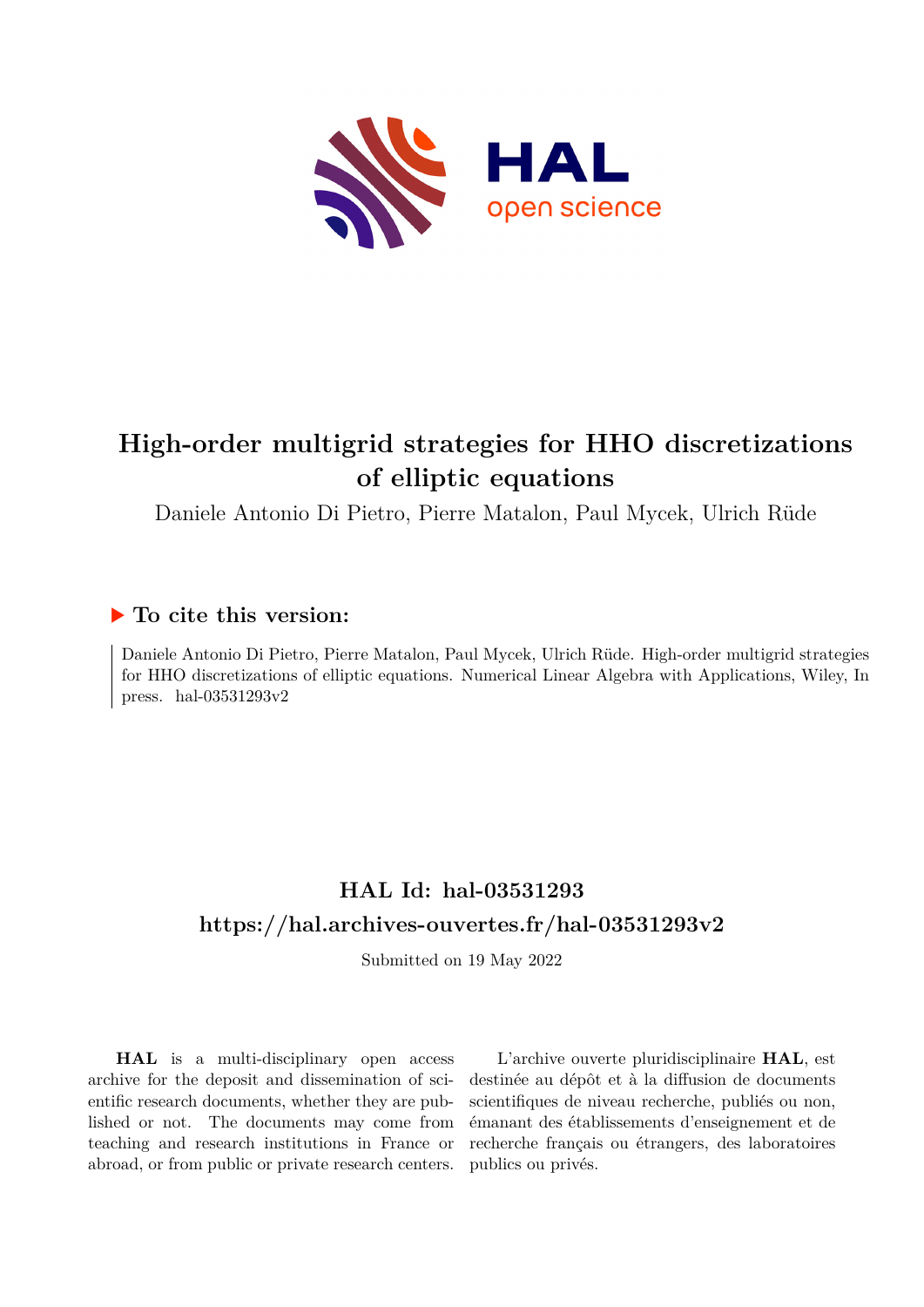# High-order multigrid strategies for HHO discretizations of elliptic equations<sup>∗</sup>

Daniele A. Di Pietro† Pierre Matalon†‡§¶ Paul Mycek‡ Ulrich Rüde‡§

# **Abstract**

This study compares various multigrid strategies for the fast solution of elliptic equations discretized by the Hybrid High-Order method. Combinations of *h*-, *p*- and *hp*-coarsening strategies are considered, combined with diverse intergrid transfer operators. Comparisons are made experimentally on 2D and 3D test cases, with structured and unstructured meshes, and with nested and non-nested hierarchies. Advantages and drawbacks of each strategy are discussed for each case to establish simplified guidelines for the optimization of the time to solution.

**Keywords:** Elliptic partial differential equation, Hybrid High-Order, multigrid, coarsening strategy.

# **1 Introduction**

We address in this paper the fast solution of the linear system arising from the Hybrid High-Order (HHO) discretization [9] of scalar elliptic equations. Originally introduced in [10], HHO has been made popular amongst non-conforming methods by its native support of polyhedral elements, its optimal orders of convergence, and its reduced number of degrees of freedom (DoFs) through the static condensation process. In particular, the globally coupled unknowns remaining in the condensed system are located at faces, i.e. supported by the mesh skeleton. This specific structure calls for tailored solvers. Multigrid methods, in particular, require special intergrid transfer operators, inasmuch as the classical ones, used for continuous or discontinuous finite element methods, handle element-defined approximations and are therefore not directly applicable to face-defined ones. Other discretization methods also have globally coupled unknowns located at faces, and adapted multilevel solutions have emerged. Amongst them, one can cite the discontinuous Petrov–Galerkin method [23, 25] and the Hybridizable Discontinuous Galerkin method [17, 21, 26, 31]. Regarding HHO, an *h*-multigrid method was designed by the present authors for the diffusion equation in [12], extended to non-nested mesh hierarchies in [13], and a *p*-multigrid method for the Stokes equation was proposed in [5].

In this work, we focus on high-order approximation. High-order has many advantages in finite element methods. Primarily, for smooth solutions, faster convergence rates with respect to the mesh size allow for the use of a coarser mesh, which limits the memory storage of both the mesh and the matrix, whose global size is usually more dependent on the number of elements than on the number of unknowns per element.The smaller matrix size can also reduce the computational cost of the solution significantly. Additionally, high-order has been shown to be strongly beneficial in the elimination of the *numerical locking* phenomenon [1, 2, 28]. In this context, the design of efficient linear solvers optimized for high-order discretizations proves worthwhile.

In this paper, we propose a comparative study of various multigrid strategies for high-order HHO systems. Three main strategies are explored, characterized by the type of coarsening they implement: (i) *h*-coarsening only, where the mesh is coarsened and the same high polynomial degree is preserved at every level; (ii) *p*-coarsening to lower the degree, followed by *h*-coarsening once the desired low order is reached; (iii) *hp*coarsening to simultaneously lower the degree and coarsen the mesh, followed by *h*-coarsening once the desired low order is reached. In any case, we assume that the *h*-coarsening phase is able to carry on until

<sup>∗</sup>**Funding:** ANR project Fast4HHO under contract ANR-17-CE23-0019, jointly with CERFACS

<sup>†</sup> IMAG, Univ. Montpellier, CNRS, Montpellier, France

<sup>‡</sup>CERFACS, Toulouse, France

<sup>§</sup>FAU, Erlangen-Nürnberg, Germany

<sup>¶</sup>Corresponding author [\(pierre.matalon@gmail.com\)](mailto:pierre.matalon@gmail.com)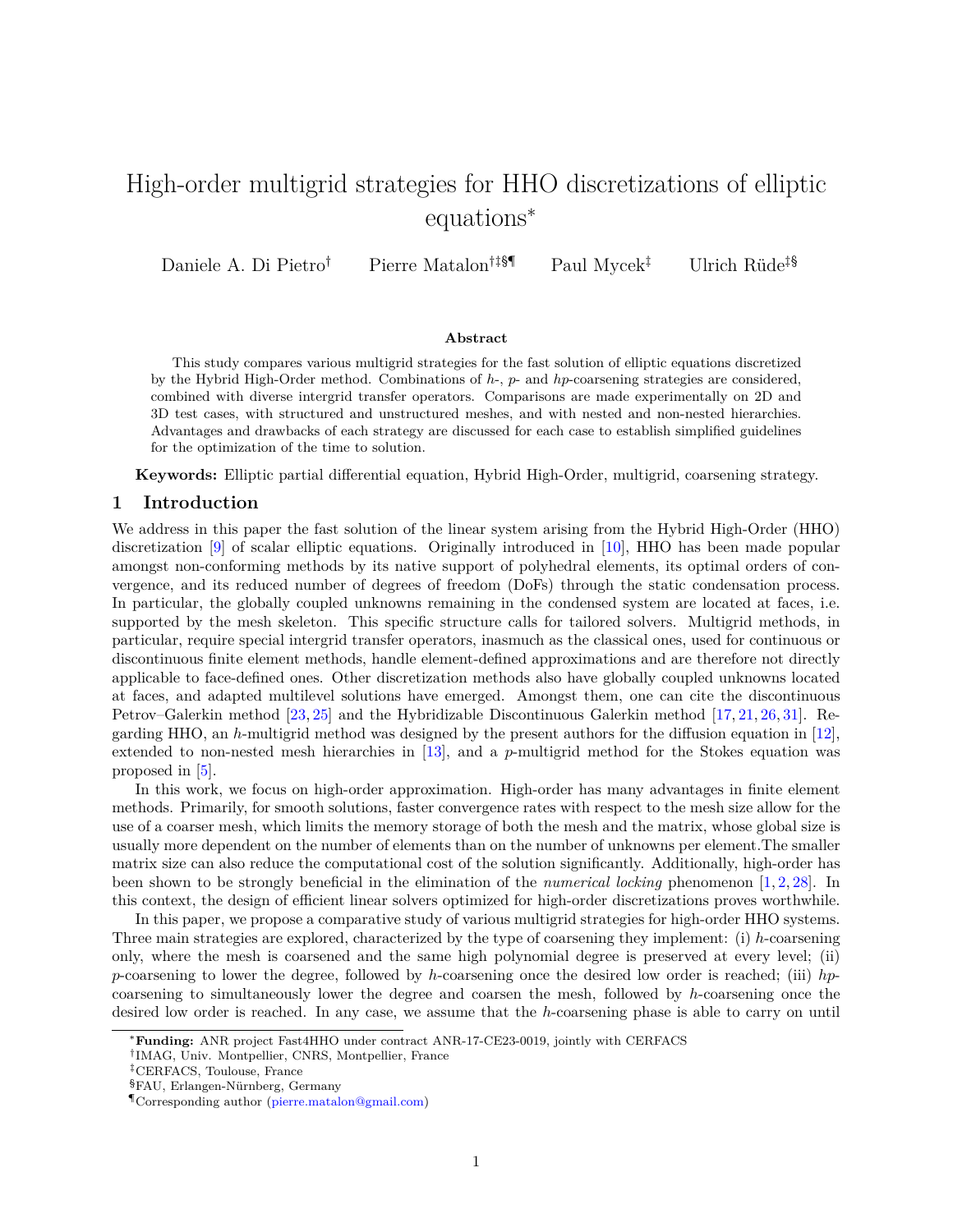a small enough system is reached. Similar studies have been conducted for the continuous Finite Element method [27], the Discontinuous Galerkin method [4] and for Isogeometric Analysis [30].

This work follows up on [12,13], where an efficient *h*-multigrid method was designed. The convergence of the algorithm, which preserves the polynomial degree at every multigrid level, is shown to be independent of the mesh size (and weakly dependent on the polynomial degree). The intergrid operators defined in those papers shall serve as a basis for the *h*-, *p*- and *hp*-strategies of the present work. In particular, the prolongation operator leverages, in an intermediate step, the higher order potential reconstruction defined by the HHO discretization. This operator allows the gain of one additional degree in the approximation of the error during the intergrid transfer. However, the degree is lowered back to its original value at the end of the prolongation operation in order to preserve the same value at all multigrid levels. Although this trick brings a significant improvement of the convergence rate of the multigrid method (see [12, Section 4.4.1]), lowering back the degree at the end of the prolongation seems to be a waste of possibly valuable higher-order information. One can then legitimately wonder whether the reconstruction of higher degree could be better exploited in a context of *p*-multigrid, where the extra degree could be preserved after prolongation. This idea is at the origin of the alternative strategies discussed in this work. They consist in using the prolongation operator designed for *h*-coarsening also when *p*- and *hp*-coarsening are employed, i.e., when two successive levels do not hold on to the same polynomial degree.

The paper is organized as follows. Section 2 first introduces the diffusion equation with piecewise constant permeability tensor as a model problem, then recalls its HHO discretization and the assembly of the discrete problem. Section 3 defines the multigrid ingredients, especially the interlevel transfer operators used to build the method. The term "interlevel transfer operators" is used to cover both the *h*- and *p*-multigrid cases. In Section 4, we define the high-order strategies we consider. In short, they correspond to the combination of interlevel transfer operators and a global coarsening strategy defining problem reductions with respect to *h*, *p* and *hp*. In the numerical tests of Section 5, the various strategies are compared on different 2D and 3D test cases with practical, moderate orders of approximation. Structured and unstructured meshes are used, and the multigrid method is applied to hierarchies of nested and non-nested grids. The multigrid method is employed both as a solver and as a preconditioner to a Krylov iteration. Finally, the concluding Section 6 presents guidelines for the best strategy for each test case. In particular, if the setup is neglected, we find that, in the majority of cases, the most efficient one is found amongst the most intuitive strategies, namely, *h*-multigrid only and *p*-multigrid on top of *h*-multigrid at low order. Strategies designed to take advantage of the high-order reconstruction without subsequent degree reduction seem unrewarding in practice. Even though they can sometimes prevail, the gap measured with the other strategies is in general not large enough to be significant. Nonetheless, the strategy involving simultaneous *hp*-coarsening can prove to be useful if the setup cost cannot be neglected. Besides these conclusions, the provided numerical results also offer important insight about the practical computational cost required to solve large scale problems. Indeed, since all strategies yield an optimal solver, the test results can be extrapolated to problems of larger size.

#### **2 Model problem and HHO discretization**

#### **2.1 The diffusion problem**

Let  $\Omega \subset \mathbb{R}^d$ ,  $d \in \{2,3\}$ , be an open, connected, bounded polyhedral domain with boundary  $\partial\Omega$ . We consider the following boundary value problem: Find  $u: \Omega \to \mathbb{R}$  such that

$$
\begin{cases}\n-\nabla \cdot (\mathbf{K} \nabla u) = f & \text{in } \Omega, \\
u = 0 & \text{on } \partial \Omega,\n\end{cases}
$$
\n(2.1)

where  $f: \Omega \to \mathbb{R}$  denotes the source function and the permeability tensor  $\mathbf{K}: \Omega \to \mathbb{R}^{d \times d}$  is assumed to be symmetric, uniformly positive definite and piecewise constant over a fixed partition of  $\Omega$  into polyhedra.

#### **2.2 Mesh definition and notation**

Let the couple  $\mathcal{M}_h := (\mathcal{T}_h, \mathcal{F}_h)$  define a mesh of the domain  $\Omega$ , i.e.,  $\mathcal{T}_h$  is a set of open, polyhedral elements such that  $\bigcup_{T \in \mathcal{T}_h} \overline{T} = \overline{\Omega}, \mathcal{F}_h$  is the set of element faces, and  $h := \max_{T \in \mathcal{T}_h} h_T$  with  $h_T$  denoting the diameter of *T*. The mesh is assumed to match the geometrical requirements of [9, Definition 1.4].  $\mathcal{F}_h$  is split into two disjoint subsets:  $\mathcal{F}_h^{\text{B}}$ , collecting the boundary faces lying on  $\partial\Omega$ , and  $\mathcal{F}_h^{\text{I}}$ , collecting the faces located in  $\Omega$ . For all  $T \in \mathcal{T}_h$ , we collect into  $\mathcal{F}_T$  the faces of *T*. Reciprocally, for all  $F \in \mathcal{F}_h$ ,  $\mathcal{T}_F$  collects the elements that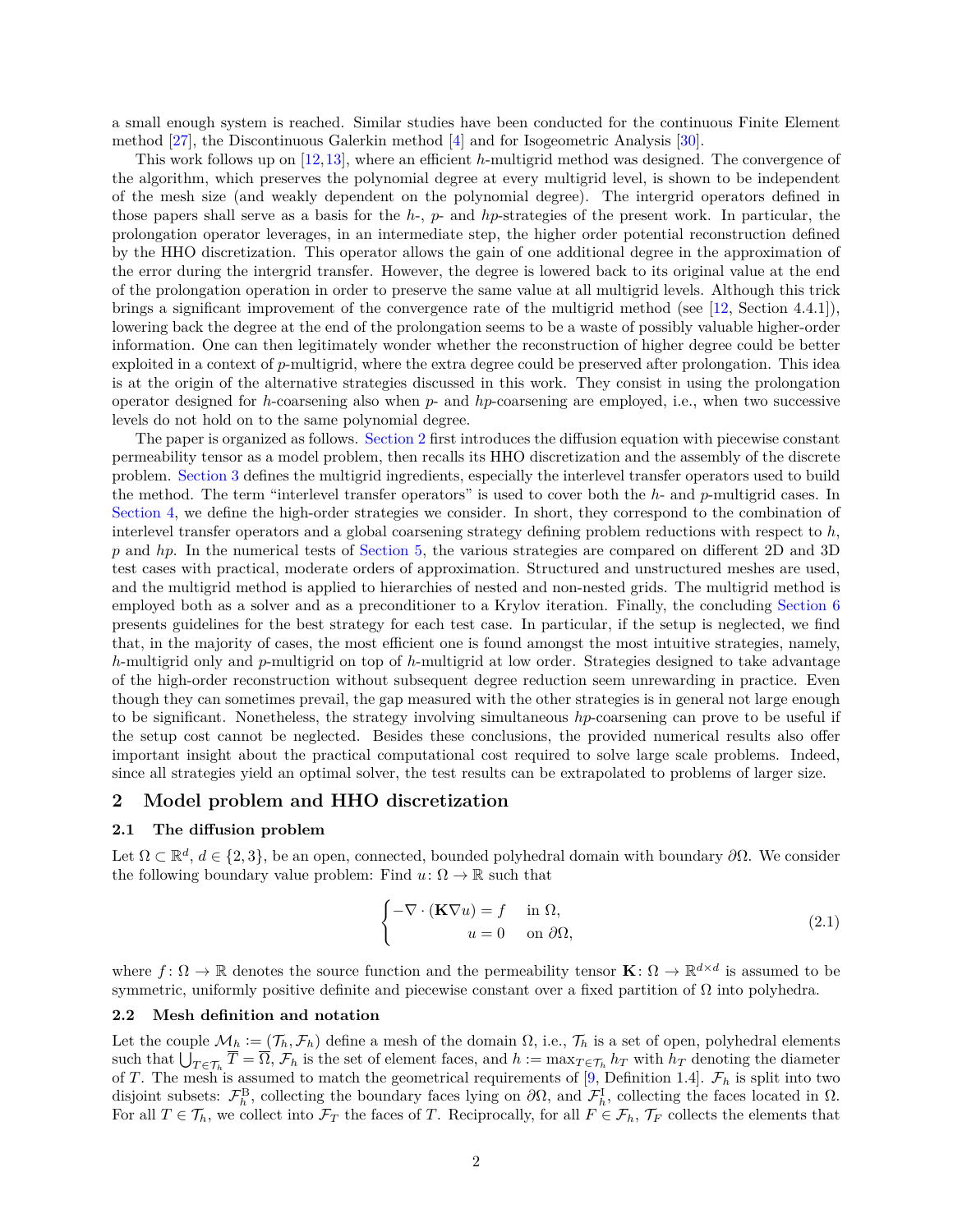admit *F* as a face. We also denote by  $\mathbf{n}_{TF}$  the unit vector normal to *F* pointing out of *T*. In the context of problem  $(2.1)$ , we further assume that the diffusion tensor **K** is constant over each element, and we let  $\mathbf{K}_T := \mathbf{K}|_T$  for all  $T \in \mathcal{T}_h$ , as well as  $K_{TF} := \mathbf{K}_T \mathbf{n}_{TF} \cdot \mathbf{n}_{TF}$  for all  $F \in \mathcal{F}_T$ . Finally, for all  $X \in \mathcal{T}_h \cup \mathcal{F}_h$ , we denote by  $(\cdot, \cdot)_X$  the standard inner product of  $L^2(X)$  or  $L^2(X)^d$ .

# **2.3 Local and broken polynomial spaces**

The HHO method hinges on discrete unknowns representing polynomial functions local to elements and faces. So, for all  $m \in \mathbb{N}_0$  and all  $T \in \mathcal{T}_h$  (resp.  $F \in \mathcal{F}_h$ ), we denote by  $\mathbb{P}^m(T)$  (resp.  $\mathbb{P}^m(F)$ ) the space spanned by the restriction to *T* (resp. *F*) of *d*-variate polynomials of total degree  $\leq m$ . From these local polynomial spaces, we can construct the following broken polynomial spaces, respectively supported by the mesh and its skeleton:

$$
\mathbb{P}^m(\mathcal{T}_h) := \{ v_{\mathcal{T}_h} := (v_T)_{T \in \mathcal{T}_h} \mid v_T \in \mathbb{P}^m(T) \ \forall T \in \mathcal{T}_h \},
$$
  

$$
\mathbb{P}^m(\mathcal{G}_h) := \{ v_{\mathcal{G}_h} := (v_F)_{F \in \mathcal{G}_h} \mid v_F \in \mathbb{P}^m(F) \ \forall F \in \mathcal{G}_h \}
$$
 for all  $\mathcal{G}_h \subset \mathcal{F}_h$ .

Typically, the latter space will be used with  $\mathcal{G}_h = \mathcal{F}_h$  and  $\mathcal{G}_h = \mathcal{F}_T$  for  $T \in \mathcal{T}_h$ . For all  $X \in \mathcal{T}_h \cup \mathcal{F}_h$ , denote by  $\pi_X^m: L^2(X) \to \mathbb{P}^m(X)$  the *L*<sup>2</sup>-orthogonal projector onto  $\mathbb{P}^m(X)$  such that for all  $v \in L^2(X)$ ,

$$
(\pi_X^m v, w)_X = (v, w)_X \qquad \forall w \in \mathbb{P}^m(X). \tag{2.2}
$$

### **2.4 Discrete formulation**

Let  $k \in \mathbb{N}_0$  be an integer corresponding to the polynomial degree of the scheme. The global and local spaces of *hybrid* variables are respectively defined as

$$
\underline{U}_h^k := \{ \underline{v}_h = (v_{\mathcal{T}_h}, v_{\mathcal{F}_h}) \in \mathbb{P}^k(\mathcal{T}_h) \times \mathbb{P}^k(\mathcal{F}_h) \},
$$
  

$$
\underline{U}_T^k := \{ \underline{v}_T = (v_T, v_{\mathcal{F}_T}) \in \mathbb{P}^k(T) \times \mathbb{P}^k(\mathcal{F}_T) \} \quad \forall T \in \mathcal{T}_h.
$$

For any  $v_h \in U_h^k$ , we denote by  $v_T \in U_T^k$  its restriction to  $T \in \mathcal{T}_h$ . The homogeneous Dirichlet boundary condition is strongly accounted for in the following subspaces:

$$
\mathbb{P}^{k,0}(\mathcal{F}_h) := \left\{ v_{\mathcal{F}_h} \in \mathbb{P}^k(\mathcal{F}_h) \mid v_F = 0 \ \forall F \in \mathcal{F}_h^{\mathrm{B}} \right\}, \qquad \underline{U}_{h,0}^k := \mathbb{P}^k(\mathcal{T}_h) \times \mathbb{P}^{k,0}(\mathcal{F}_h).
$$

The global HHO bilinear form associated to the variational formulation of problem  $(2.1)$  is  $a_h: U_h^k \times U_h^k \to \mathbb{R}$ such that  $a_h(\underline{u}_h, \underline{v}_h) := \sum_{T \in \mathcal{T}_h} a_T(\underline{u}_T, \underline{v}_T)$  where, for all  $T \in \mathcal{T}_h$ , the local bilinear form  $a_T: \underline{U}_T^k \times \underline{U}_T^k \to \mathbb{R}$ is defined as

$$
a_T(\underline{u}_T, \underline{v}_T) := (\mathbf{K}_T \nabla p_T^{k+1} \underline{u}_T, \nabla p_T^{k+1} \underline{v}_T)_T + s_T(\underline{u}_T, \underline{v}_T).
$$

In this expression, the first term is responsible for consistency while the second is required to ensure stability of the scheme. The consistency term involves the *local potential reconstruction*  $p_T^{k+1}$ :  $\underline{U}_T^k \to \mathbb{P}^{k+1}(T)$ , defined such that, for all  $\underline{v}_T \in \underline{U}_T^k$ ,  $p_T^{k+1} \underline{v}_T$  satisfies

$$
\begin{cases}\n(\mathbf{K}_T \nabla p_T^{k+1} \underline{v}_T, \nabla w)_T = -(v_T, \nabla \cdot (\mathbf{K}_T \nabla w))_T + \sum_{F \in \mathcal{F}_T} (v_F, \mathbf{K}_T \nabla w \cdot \mathbf{n}_{TF})_F & \forall w \in \mathbb{P}^{k+1}(T), \quad (2.3a) \\
\sum_{(x^{k+1} \cdot \mathbf{K}_T \cdot \mathbf{n}_T) = -(v_T, 1) - (v_T, 1) - (v_T, 1) - (v_T, 1) - (v_T, 1) - (v_T, 1) - (v_T, 1) - (v_T, 1) - (v_T, 1) - (v_T, 1) - (v_T, 1) - (v_T, 1) - (v_T, 1) - (v_T, 1) - (v_T, 1) - (v_T, 1) - (v_T, 1) - (v_T, 1) - (v_T, 1) - (v_T, 1) - (v_T, 1) - (v_T, 1) - (v_T, 1) - (v_T, 1) - (v_T, 1) - (v_T, 1) - (v_T, 1) - (v_T, 1) - (v_T, 1) - (v_T, 1) - (v_T, 1) - (v_T, 1) - (v_T, 1) - (v_T, 1) - (v_T, 1) - (v_T, 1) - (v_T, 1) - (v_T, 1) - (v_T, 1) - (v_T, 1) - (v_T, 1) - (v_T, 1) - (v_T, 1) - (v_T, 1) - (v_T, 1) - (v_T, 1) - (v_T, 1) - (v_T, 1) - (v_T, 1) - (v_T, 1) - (v_T, 1) - (v_T, 1) - (v_T, 1) - (v_T, 1) - (v_T, 1) - (v_T, 1) - (v_T, 1) - (v_T, 1) - (v_T, 1) - (v_T, 1) - (v_T, 1) - (v_T, 1) - (v_T, 1) - (v_T, 1) - (v_T, 1) - (v_T, 1) - (v_T, 1) - (v_T, 1) - (v_T, 1) - (v_T, 1) - (v_T, 1) - (v_T, 1) - (v_T, 1) - (v_T, 1) - (v_T,
$$

$$
(p_T^{k+1} \underline{v}_T, 1)_T = (v_T, 1)_T. \tag{2.3b}
$$

Given the local interpolate  $v_T \in \underline{U}_T^k$  of a function  $v \in L^2(\Omega)$ ,  $p_T^{k+1}$  reconstructs an approximation of *v* of degree  $k + 1$ , i.e., one degree higher than the element or face components. The stabilization bilinear form  $s_T$  depends on its argument only through the *difference operators*  $\delta_T^k: \underline{U}_T^k \to \mathbb{P}^k(T)$  and  $\delta_{TF}^k: \underline{U}_T^k \to \mathbb{P}^k(F)$ for all  $F \in \mathcal{F}_T$ , respectively defined such that, for all  $\underline{v}_T \in \underline{U}_T^k$ ,

$$
\delta^k_T \underline{v}_T := \pi^k_T (p^{k+1}_T \underline{v}_T - v_T) \text{ and } \delta^k_{TF} \underline{v}_T := \pi^k_F (p^{k+1}_T \underline{v}_T - v_F) \text{ for all } F \in \mathcal{F}_T.
$$

These operators capture the higher-order correction that the reconstruction  $p_T^{k+1}$  adds to the element and face unknowns, respectively. A classical expression for  $s_T: U_T^k \times U_T^k \to \mathbb{R}$  is

$$
s_T(\underline{v}_T, \underline{w}_T) := \sum_{F \in \mathcal{F}_T} \frac{K_{TF}}{h_F} \left( (\delta_{TF}^k - \delta_T^k) \underline{v}_T, (\delta_{TF}^k - \delta_T^k) \underline{w}_T \right)_F.
$$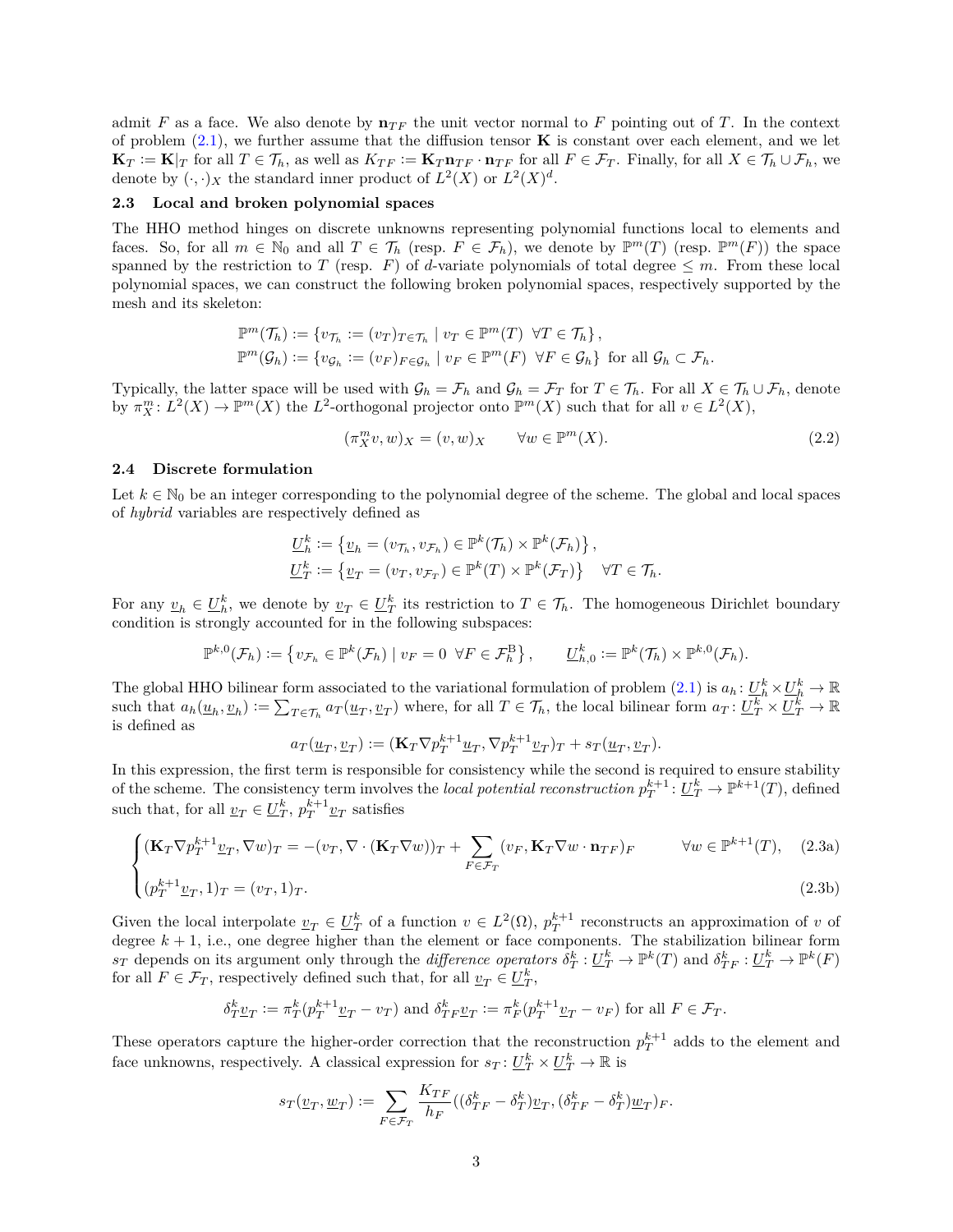The global discrete problem then reads

Find 
$$
\underline{u}_h \in \underline{U}_{h,0}^k
$$
 such that  $a_h(\underline{u}_h, \underline{v}_h) = \sum_{T \in \mathcal{T}_h} (f, v_T)_T \quad \forall \underline{v}_h \in \underline{U}_{h,0}^k.$  (2.4)

#### **2.5 Assembly**

The choice of basis functions for the local polynomial spaces defines the local contributions for the assembly of the algebraic problem corresponding to (2.4). For all  $T \in \mathcal{T}_h$ , those contributions are, respectively for the left- and right-hand side, the matrix  $A_T$  and the vector  $B_T$  such that

$$
\mathbf{A}_T := \begin{pmatrix} \mathbf{A}_{TT} & \mathbf{A}_{T\mathcal{F}_T} \\ \mathbf{A}_{\mathcal{F}_T T} & \mathbf{A}_{\mathcal{F}_T \mathcal{F}_T} \end{pmatrix}, \qquad \mathbf{B}_T := \begin{pmatrix} \mathbf{b}_T \\ \mathbf{0} \end{pmatrix}, \tag{2.5}
$$

in which the unknowns have been numbered so that element unknowns come first and face unknowns follow. We refer to [9, Appendix B] for further details. Assembly of the local contributions and enforcement of the Dirichlet condition by elimination of the boundary unknowns yield the global linear system

$$
\begin{pmatrix}\n\mathbf{A}_{\mathcal{T}_h} \mathcal{T}_h & \mathbf{A}_{\mathcal{T}_h} \mathcal{T}_h^{\mathrm{I}} \\
\mathbf{A}_{\mathcal{F}_h^{\mathrm{I}}} \mathcal{T}_h & \mathbf{A}_{\mathcal{F}_h^{\mathrm{I}}} \mathcal{T}_h^{\mathrm{I}}\n\end{pmatrix}\n\begin{pmatrix}\n\mathbf{v}_{\mathcal{T}_h} \\
\mathbf{v}_{\mathcal{F}_h^{\mathrm{I}}}\n\end{pmatrix} =\n\begin{pmatrix}\n\mathbf{b}_{\mathcal{T}_h} \\
\mathbf{0}\n\end{pmatrix}.
$$
\n(2.6)

Note that  $\mathbf{A}_{\mathcal{T}_h}\mathcal{T}_h$  is block-diagonal, with the blocks  $(\mathbf{A}_{TT})_{T\in\mathcal{T}_h}$ . It is therefore inexpensive to invert, which is advantageously used in the so-called process of *static condensation*. Indeed, the element unknowns can be expressed in terms of the face unknowns in the first equation of  $(2.6)$ , yielding

$$
\mathbf{v}_{\mathcal{T}_h} = -\mathbf{A}_{\mathcal{T}_h}^{-1} \mathbf{A}_{\mathcal{T}_h \mathcal{F}_h^{\mathrm{I}}} \mathbf{v}_{\mathcal{F}_h^{\mathrm{I}}} + \mathbf{A}_{\mathcal{T}_h \mathcal{T}_h}^{-1} \mathbf{b}_{\mathcal{T}_h},\tag{2.7}
$$

i.e.,

$$
\mathbf{v}_T = -\mathbf{A}_{TT}^{-1} \mathbf{A}_{T\mathcal{F}_T} \mathbf{v}_{F_T} + \mathbf{A}_{TT}^{-1} \mathbf{b}_T \qquad \forall T \in \mathcal{T}_h,
$$
\n(2.8)

where  $\mathbf{v}_T$  denotes the restriction to *T* of  $\mathbf{v}_{\mathcal{T}_h}$ , and  $\mathbf{v}_{F_T}$  the restriction of  $\mathbf{v}_{\mathcal{F}_h^{\text{I}}}$  to the faces of *T* interior to the domain, completed by zeros for boundary faces. Finally, replacing  $\mathbf{v}_{\mathcal{T}_h}$  with its expression (2.7) in the second equation of (2.6) gives the so-called *trace* or *condensed* system

$$
\widetilde{\mathbf{A}}\mathbf{v}_{\mathcal{F}_h^I} = \widetilde{\mathbf{b}} \quad \text{where} \quad \widetilde{\mathbf{A}} := \mathbf{A}_{\mathcal{F}_h^I \mathcal{F}_h^I} - \mathbf{A}_{\mathcal{F}_h^I \mathcal{T}_h} \mathbf{A}_{\mathcal{T}_h \mathcal{T}_h}^{-1} \mathbf{A}_{\mathcal{T}_h \mathcal{F}_h^I}, \quad \widetilde{\mathbf{b}} := -\mathbf{A}_{\mathcal{F}_h^I \mathcal{T}_h} \mathbf{A}_{\mathcal{T}_h \mathcal{T}_h}^{-1} \mathbf{b}_{\mathcal{T}_h}. \tag{2.9}
$$

Solving (2.9) for the face unknowns is the costliest operation and the purpose of our multigrid methods, after which the element unknowns can be locally and independently recovered via (2.8).

### **3 Multigrid ingredients**

### **3.1 Multilevel hierarchy**

Assume a multigrid hierarchy of *L* levels indexed by  $\ell \in \{1, \ldots, L\}$  and sorted so that *L* refers to the finest level and 1 to the coarsest one. For each level  $\ell \in \{1, \ldots, L\}$ , denote by  $h_{\ell}$  the corresponding mesh size. For the sake of simplicity, the quantities so far subscripted by *h* are now simply subscripted by  $\ell$  instead of  $h_{\ell}$ , so we denote by  $\mathcal{M}_\ell := (\mathcal{T}_\ell, \mathcal{F}_\ell)$  instead of  $\mathcal{M}_{h_\ell} := (\mathcal{T}_{h_\ell}, \mathcal{F}_{h_\ell})$  the mesh at level  $\ell$ . Finally, denote by  $k_\ell$  the HHO polynomial degree at level  $\ell$ . Relative to those levels, consider a hierarchy of (not necessarily nested) polyhedral meshes  $(\mathcal{M}_{\ell})_{\ell \in \{1,\ldots,L\}}$  satisfying the requirements of Section 2.2. Considering two successive levels  $\ell$  (fine) and  $\ell-1$  (coarse), the coarsening principles impose that  $k_{\ell-1} \leq k_{\ell}$  and  $h_{\ell-1} \geq h_{\ell}$ . Specifically, we distinguish three coarsening strategies:

- $k_{\ell-1} < k_{\ell}$  and  $\mathcal{M}_{\ell-1} = \mathcal{M}_{\ell}$  (*p*-coarsening),
- $k_{\ell-1} = k_{\ell}$  and  $h_{\ell-1} > h_{\ell}$  (*h*-coarsening),
- $k_{\ell-1} < k_{\ell}$  and  $h_{\ell-1} > h_{\ell}$  (*hp*-coarsening).

We further assume that mesh coarsening not only involves the coarsening of the elements, but also that of the faces; see [12, Section 4.4.3] for details and justifications.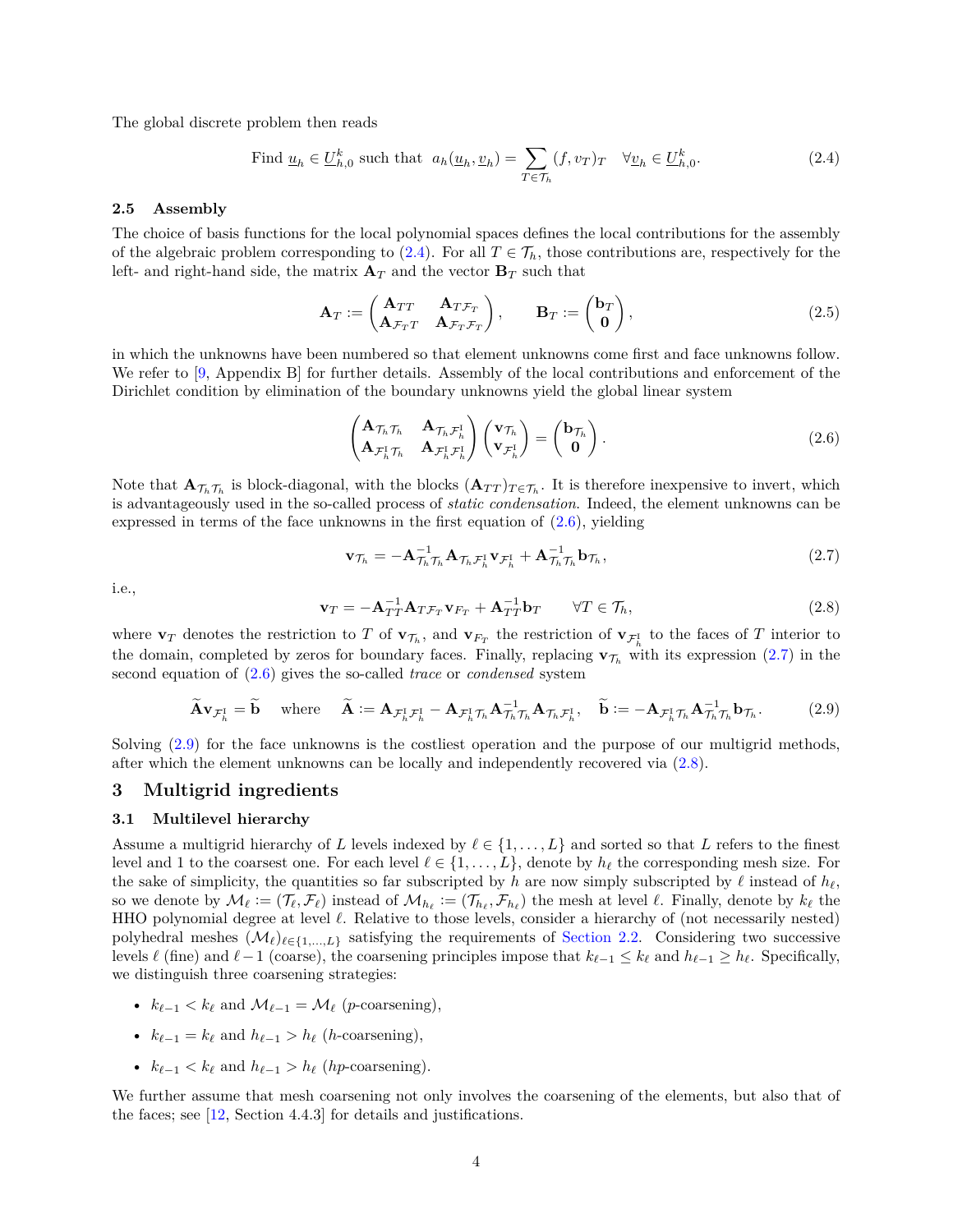#### **3.2 Interlevel transfer operators**

In this section, we consider two successive levels  $\ell$  (fine) and  $\ell - 1$  (coarse), and define various prolongation and restriction operators.

### **3.2.1 Prolongation by decondensation (for** *h***-,** *p***- and** *hp***-coarsening)**

The prolongation operator employed in our previous works [12, 13] in the context of *h*-multigrid is here extended to the cases where  $k_{\ell} > k_{\ell-1}$  and/or  $\mathcal{M}_{\ell-1} = \mathcal{M}_{\ell}$ , in order to handle *p*- and *hp*-coarsening as well. Its philosophy and construction remain unchanged, and hinge on a sequence of operations: decondensation of the cell unknowns to reconstruct a potential in the cells from values on the coarse faces; increase of the polynomial degree via the higher-order reconstruction operator; transfer to the fine mesh; trace on the fine faces. This sequence is formalized by the definition of the following operators:

•  $\Theta_{\ell}^k: \mathbb{P}^k(\mathcal{F}_{\ell}) \to \mathbb{P}^{k+1}(\mathcal{T}_{\ell})$  for all  $\ell$  and  $k$ :

Let  $v_{\mathcal{F}_{\ell}} \in \mathbb{P}^k(\mathcal{F}_{\ell})$  denote the argument of  $\Theta_{\ell}^k$ . For all  $T \in \mathcal{T}_{\ell}$ , let us denote by  $v_{\mathcal{F}_T} := (v_F)_{F \in \mathcal{F}_T}$  the restriction of  $v_{\mathcal{F}_{\ell}}$  to *T*, and by  $\mathbf{v}_{\mathcal{F}_{T}} := (\mathbf{v}_{F})_{F \in \mathcal{F}_{T}}$  its algebraic representation as vectors of coefficients in the chosen polynomial bases. With these notations, we define the algebraic volumic potential  $\mathbf{v}_T$  by reversing the static condensation, i.e. via (2.8) without the constant term:

$$
\mathbf{v}_T := -\mathbf{A}_{TT}^{-1} \mathbf{A}_{T \mathcal{F}_T} \mathbf{v}_{\mathcal{F}_T}.
$$
\n(3.1)

Once the potential  $v_T \in \mathbb{P}^k(T)$  is retrieved from (3.1) via its algebraic representation, we improve its accuracy through the higher-order reconstruction operator  $p_T^{k+1}$  defined by (2.3). The local contribution to  $\Theta_{\ell}^{k}$  is therefore given by

$$
(\Theta^k_\ell v_{\mathcal{F}_\ell})_{|T} := p_T^{k+1}(v_T, v_{\mathcal{F}_T}).
$$
\n(3.2)

•  $J_{\ell-1,\ell}^k \colon \mathbb{P}^k(\mathcal{T}_{\ell-1}) \to \mathbb{P}^k(\mathcal{T}_\ell)$  for all  $\ell$  and  $k$ :

This operator handles the transfer from the coarse to the fine cells without altering the polynomial degree. If the meshes are nested, then  $J_{\ell-1,\ell}^k$  is merely defined as the natural injection operator, induced by the embedding of the function spaces. In particular, if both meshes are identical (*p*-coarsening), it reduces to the identity. If the meshes are non-nested, we define  $J_{\ell-1,\ell}^k$  as the  $L^2$ -orthogonal projector onto  $\mathbb{P}^k(\mathcal{T}_{\ell}).$ 

•  $\Pi_{\ell}^{k,k'} : \mathbb{P}^k(\mathcal{T}_{\ell}) \to \mathbb{P}^{k',0}(\mathcal{F}_{\ell})$  for all  $\ell, k, k'$ :

Let  $v := (v_T)_{T \in \mathcal{T}_\ell} \in \mathbb{P}^k(\mathcal{T}_\ell)$  denote the argument of  $\Pi_\ell^{k,k'}$ . Let  $F \in \mathcal{F}_\ell$  and, if  $F \in \mathcal{F}_\ell^I$ , let  $T_1, T_2$  denote the distinct elements in  $\mathcal{T}_F \subset \mathcal{T}_\ell$ . The local contribution of *F* corresponds to a weighted average of the traces of degree  $k'$  computed on both sides of  $F$ :

$$
(\Pi_{\ell}^{k,k'}v)_{|F} := \begin{cases} w_{T_1F} \ \pi_F^{k'}(v_{T_1|F}) + w_{T_2F} \ \pi_F^{k'}(v_{T_2|F}) & \text{if } F \in \mathcal{F}_{\ell}^{\text{I}}, \\ 0 & \text{otherwise}, \end{cases} \tag{3.3}
$$

with the weighting values  $w_{T_i}F := \frac{K_{T_i}F}{K_{T_i}F + K}$  $\frac{K_{T_i F}}{K_{T_1 F} + K_{T_2 F}}$  for  $i \in \{1, 2\}$ . Note that, if  $k \leq k'$ ,  $\pi_F^{k'}$  corresponds to the natural injection. The degree is actually reduced only if  $k > k'$ .

We refer the reader to [12, 13] for more details about these operators. The *prolongation operator by decon*densation  $P: \mathbb{P}^{k_{\ell-1},0}(\mathcal{F}_{\ell-1}) \to \mathbb{P}^{k_{\ell},0}(\mathcal{F}_{\ell})$  is defined as

$$
P := \Pi_{\ell}^{k_{\ell-1}+1,k_{\ell}} \circ J_{\ell-1,\ell}^{k_{\ell-1}+1} \circ \Theta_{\ell-1}^{k_{\ell-1}}.
$$
\n(3.4)

The definition of *P* is represented in Figure 1. In this composition, we start at the coarse level  $\ell - 1$ , from face-defined polynomials of degree  $k_{\ell-1}$ . The application of  $\Theta_{\ell-1}^{k_{\ell-1}}$  results in a broken cell-defined polynomial *`*−1 of degree  $k_{\ell-1} + 1$ .  $J_{\ell-1,\ell}^{k_{\ell-1}+1}$  transfers that broken polynomial to the fine mesh  $\mathcal{M}_{\ell}$  (possibly equal to  $\mathcal{M}_{\ell-1}$ , in which case  $J_{\ell-1,\ell}^{k_{\ell-1}+1}$  is the identity). Finally,  $\Pi_{\ell}^{k_{\ell-1}+1,k_{\ell}}$  defines polynomials of degree  $k_{\ell}$  on the fine faces. Notice that, in the case of *p*- or *hp*-coarsening,  $k_{\ell-1} + 1 \leq k_{\ell}$ , so no degree reduction is performed in (3.3). The use of this operator with *p*- and *hp*-coarsening then gives rise to novel strategies in which, unlike with *h*-coarsening, no information is lost in the degree reduction. These strategies are discussed in Section 4.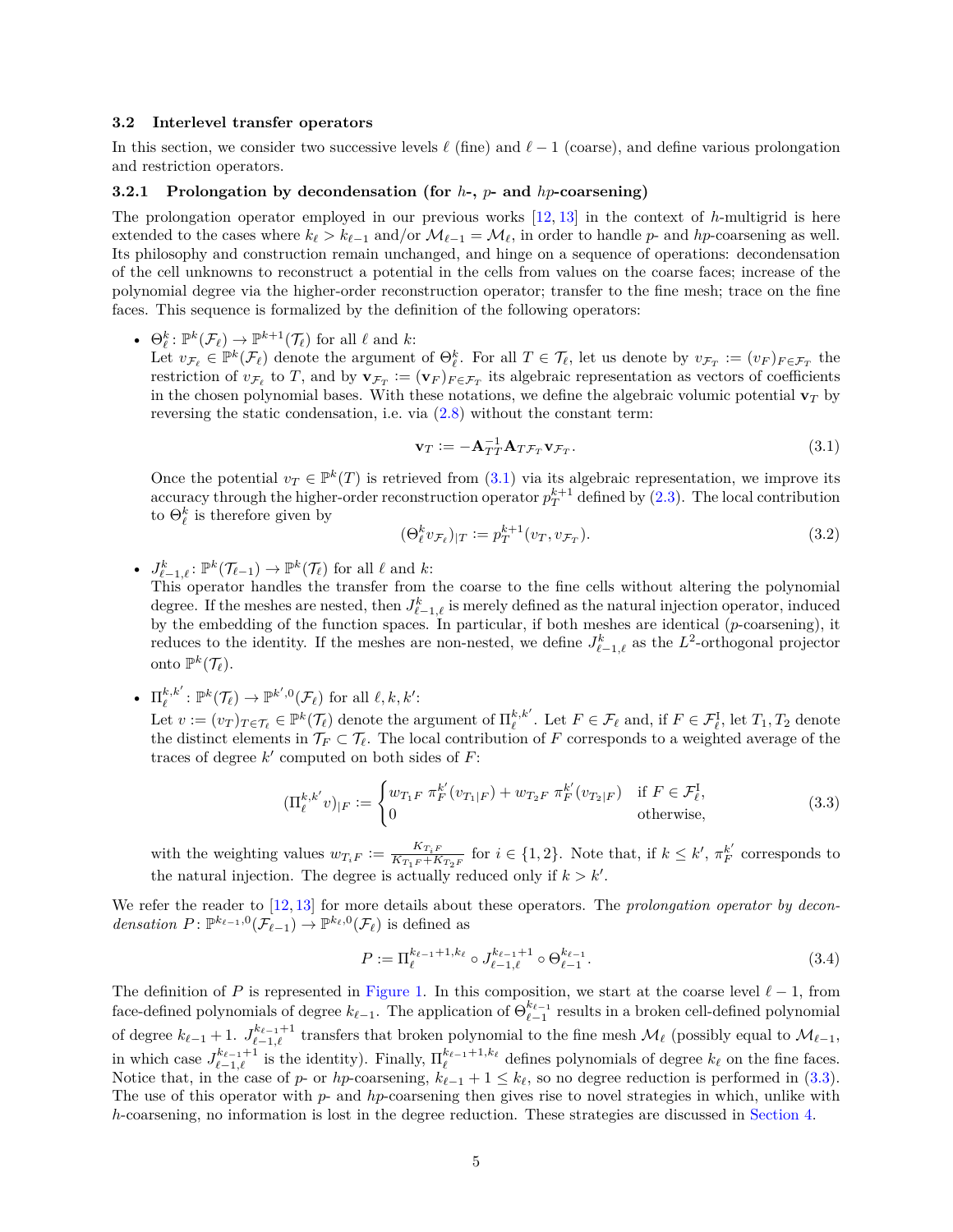

Figure 1: The prolongation operator *P* by decondensation.

#### **3.2.2 Prolongation by natural injection (for** *p***-coarsening only)**

In *p*-coarsening, we work with the same mesh at both levels so that, in particular,  $\mathcal{F}_{\ell-1} = \mathcal{F}_{\ell}$ . Then,  $k_{\ell-1} < k_{\ell}$  implies  $\mathbb{P}^{k_{\ell-1}}(F) \subset \mathbb{P}^{k_{\ell}}(F)$  for all  $F \in \mathcal{F}_{\ell-1}$ , which justifies the natural injection operators

$$
I_F^{k_{\ell-1},k_{\ell}}: \mathbb{P}^{k_{\ell-1}}(F) \ni v \mapsto v \in \mathbb{P}^{k_{\ell}}(F) \qquad \forall F \in \mathcal{F}_{\ell-1}.
$$

The global prolongation operator by natural injection  $I^{k_{\ell-1},k_{\ell}}$ :  $\mathbb{P}^{k_{\ell-1}}(\mathcal{F}_{\ell-1}) \to \mathbb{P}^{k_{\ell}}(\mathcal{F}_{\ell})$  is locally defined for all  $v \in \mathbb{P}^{k_{\ell-1}}(\mathcal{F}_{\ell-1})$  by

$$
(I^{k_{\ell-1},k_{\ell}}v)_{|F} := I_F^{k_{\ell-1},k_{\ell}}(v_{|F}).
$$

## **3.2.3 Restriction by adjoint (for** *h***-,** *p***- and** *hp***-coarsening)**

The restriction operator is defined as the adjoint of the prolongation operator with respect the coarse and fine skeleton-defined inner products. Consequently, the matrix representation of the restriction is the transpose of the matrix representation of the prolongation.

# **3.2.4 Restriction by** *L* 2 **-orthogonal projection (for** *p***-coarsening only)**

*p*-coarsening implies  $\mathcal{F}_{\ell-1} = \mathcal{F}_{\ell}$ , and we denote by  $\pi^{k_{\ell}, k_{\ell-1}} \colon \mathbb{P}^{k_{\ell}}(\mathcal{F}_{\ell}) \to \mathbb{P}^{k_{\ell-1}}(\mathcal{F}_{\ell-1})$  the  $L^2$ -orthogonal projector defined such that for all  $F \in \mathcal{F}_{\ell-1}$  and all  $v \in \mathbb{P}^{k_{\ell}}(\mathcal{F}_{\ell}), \ (\pi^{k_{\ell}, k_{\ell-1}}v)_{|F} := \pi_F^{k_{\ell-1}}(v_{|F}),$  with  $\pi_F^{k_{\ell-1}}$ verifying (2.2). It is interesting to notice that  $\pi^{k_{\ell}, k_{\ell-1}}$  is the adjoint operator of the natural injection  $I^{k_{\ell-1}, k_{\ell}}$ w.r.t. the  $L^2$ -inner product on the mesh skeleton. Indeed, for all  $F \in \mathcal{F}_\ell$ ,

$$
(\pi_F^{k_{\ell-1}}v,w)_F \stackrel{(2.2)}{=} (v,w)_F \stackrel{(3.5)}{=} (v,I_F^{k_{\ell-1},k_{\ell}}w)_F \qquad \forall (v,w) \in \mathbb{P}^{k_{\ell}}(F) \times \mathbb{P}^{k_{\ell-1}}(F).
$$

#### **3.3 Smoothers**

In order to relax together the set of unknowns related to the same local polynomial, block versions of standard fixed-point methods are used. Block Jacobi, block SOR and their derivatives are typical choices. In our numerical tests, we use block Gauss–Seidel. The block size corresponds to the number of degrees of freedom per face, which is given, for each level  $\ell$ , by

$$
\dim(\mathbb{P}^{k_{\ell}}(F)) = \frac{(k_{\ell} + d - 1)!}{k_{\ell}!(d - 1)!}.
$$

Notice that the block size depends on the multigrid level and the coarsening method. If level *`*−1 is obtained from level  $\ell$  by *p*-coarsening, then the block size at level  $\ell$  is relative to  $k_{\ell}$  and the block size at level  $\ell - 1$ is relative to  $k_{\ell-1} < k_{\ell}$ . Considering a 3D example with  $k_{\ell} = 3$  and  $k_{\ell-1} = 1$ , the block sizes shall be 10 at level  $\ell$  and 3 at level  $\ell - 1$ . On the contrary, if only *h*-coarsening is used, then  $k_{\ell}$  remains constant across the multigrid levels, and so does the block size.

# **3.4 Efficient implementation with hierarchical,** *L* 2 **-orthogonal bases**

As pointed out in [5], the implementation of the *p*-multigrid part of the algorithm can be optimized by using modal, hierarchical, and  $L^2$ -orthogonal local polynomial bases on the faces. Assume  $k_{\ell} > k_{\ell-1}$  and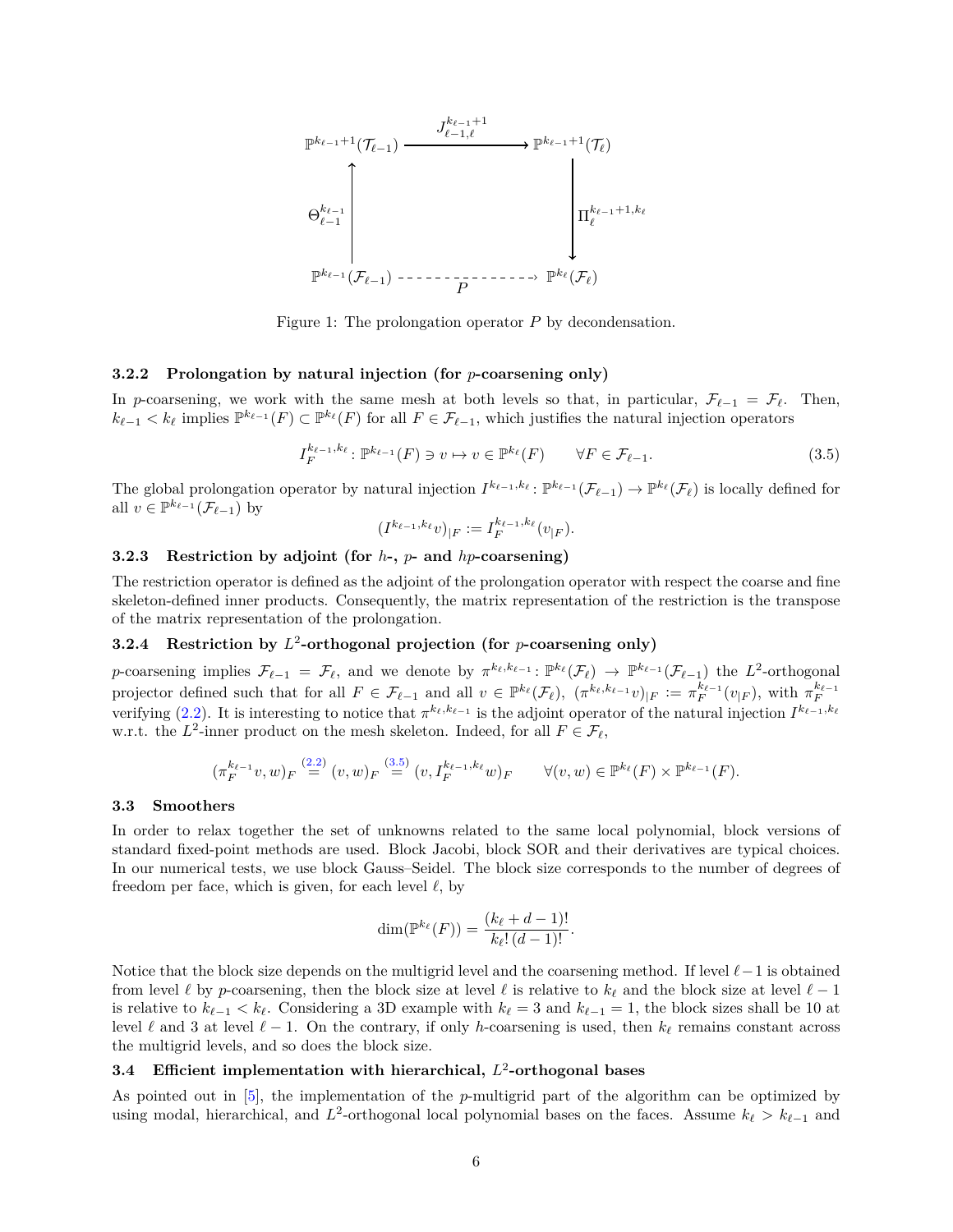$\mathcal{M}_{\ell-1} = \mathcal{M}_{\ell}$ . Let  $F \in \mathcal{F}_{\ell}$ , and let  $\mathcal{B}_F^{k_{\ell}}$  be a hierarchical, orthogonal basis of  $\mathbb{P}^{k_{\ell}}(F)$ . The hierarchical structure allows us to extract from  $\mathcal{B}_F^{k_\ell}$  the basis functions of degree at most  $k_{\ell-1}$  to obtain a basis  $\mathcal{B}_F^{k_{\ell-1}}$  of  $\mathbb{P}^{k_{\ell-1}}(F)$  with the same properties. Let  $n_{k_{\ell}} := \text{card}(\mathcal{B}_F^{k_{\ell}})$  and  $n_{k_{\ell-1}} := \text{card}(\mathcal{B}_F^{k_{\ell-1}})$ . The following efficient implementations are then possible:

- 1. *Natural injection:* given  $v \in \mathbb{P}^{k_{\ell-1}}(F)$  and  $\mathbf{v} \in \mathbb{R}^{n_{k_{\ell-1}}}$  the vector of coefficients in the decomposition of *v* on the modal basis  $\mathcal{B}_F^{k_{\ell-1}}$ , the algebraic representation of  $I_F^{k_{\ell-1},k_{\ell}}v$  is obtained by simply extending **v** to  $\mathbb{R}^{n_{k_\ell}}$ , via the padding of  $(n_{k_\ell}-n_{k_{\ell-1}})$  zero coefficients. This operation can then be applied dynamically without any storage or preliminary construction in a setup phase. Note that this implementation only hinges on the basis being hierarchical, orthogonality is not requested.
- 2.  $L^2$ -orthogonal projection: reciprocally, given  $v \in \mathbb{P}^{k_\ell}(F)$  and  $\mathbf{v} \in \mathbb{R}^{n_{k_\ell}}$  the vector of coefficients in the decomposition of *v* on the modal basis  $\mathcal{B}_F^{k_\ell}$ , the algebraic representation of  $\pi_F^{k_\ell-1}v$  is obtained by shrinking **v** to a size of  $n_{k_{\ell-1}}$ , i.e. by discarding the coefficients corresponding to the degrees  $\geq k_{\ell-1}$ . Like the preceding operator, the projection can then also be applied on the fly, without setup. This implementation hinges on the orthogonality of the basis functions, and is easy to prove via the orthogonal direct sum  $\mathbb{P}^{k_{\ell}}(F) = \mathbb{P}^{k_{\ell-1}}(F) \bigoplus \text{span}(\mathcal{B}_F^{k_{\ell}} \setminus \mathcal{B}_F^{k_{\ell-1}}).$
- 3. *Assembly of the coarse matrix:* instead of resorting to the rediscretization of the equation at the order  $k_{\ell-1}$ , for the same reasons as for the  $L^2$ -orthogonal projection, it suffices to discard the highorder coefficients in the matrix of level  $\ell$ . It corresponds to extracting the top-left corner of size  $n_{k_{\ell-1}} \times n_{k_{\ell-1}}$  from each original block of size  $n_{k_{\ell}} \times n_{k_{\ell}}$ . One can remark that the matrices of both the natural injection and the  $L^2$ -orthogonal projection are rectangular identity matrices (one being the transpose of the other), so, in the case where they are both used as transfer operators, the coarse matrix also corresponds to the Galerkin operator. The two-grid scheme is then in the configuration of the variational framework, ensuring convergence.

#### **3.4.1 Practical implementation of suitable polynomial bases**

First of all, recall that the above optimizations require only the *face* polynomial bases to be hierarchical and orthogonal. In principle, the bases for the elements do not have to be. However, in the presence of distorted elements, non-orthogonal bases may dramatically affect the condition number of the matrix. In this case, or if high precision is required from the approximation, using orthogonal bases for the elements is also recommended.

An orthogonal basis can be locally constructed by applying the Modified Gram-Schmidt (MGS) algorithm (w.r.t. the local L<sup>2</sup>-inner product) to an initial hierarchical basis composed of Cartesian products of local monomials. Note that MGS also performs normalization, which means that the basis functions are scaled according to the size of the element in which they are defined. This can, in fact, raise numerical issues in the simultaneous presence of large and comparatively small elements, which typically happens when the mesh is locally refined. Although we find that the normalization has little effect on the condition number, the scaling of the basis functions is strongly affecting the convergence properties of our multigrid method in the presence of aggressive local refinement. To maintain a scaling of the basis functions that is suited for the multigrid algorithm, we employ MGS without the normalization step.

The local orthogonalization of the bases induces additional computational cost. Besides the actual orthogonalization process, the computation of the integrals during assembly requires more work. Indeed, the basis functions are defined as linear combinations of the non-orthogonal, initial polynomials. Consequently, in an implementation with quadrature, the evaluation of a basis function on a quadrature point implies the evaluation of all the initial polynomials occurring in the linear combination. That said, the cost can be reduced significantly with more efficient quadrature-free methods. We especially refer to [11, Section 5.3]. Nonetheless, to avoid extra cost, one should use an already orthogonal basis whenever possible. Especially, the Legendre basis is  $L^2$ -orthogonal on the unit interval. It can then be used on the faces of 2D problems (edges) and, in the form of tensor products, on shapes that can be mapped to Cartesian reference shapes. It typically includes, in 2D, quadrilateral elements, and in 3D, quadrilateral faces and hexahedral elements.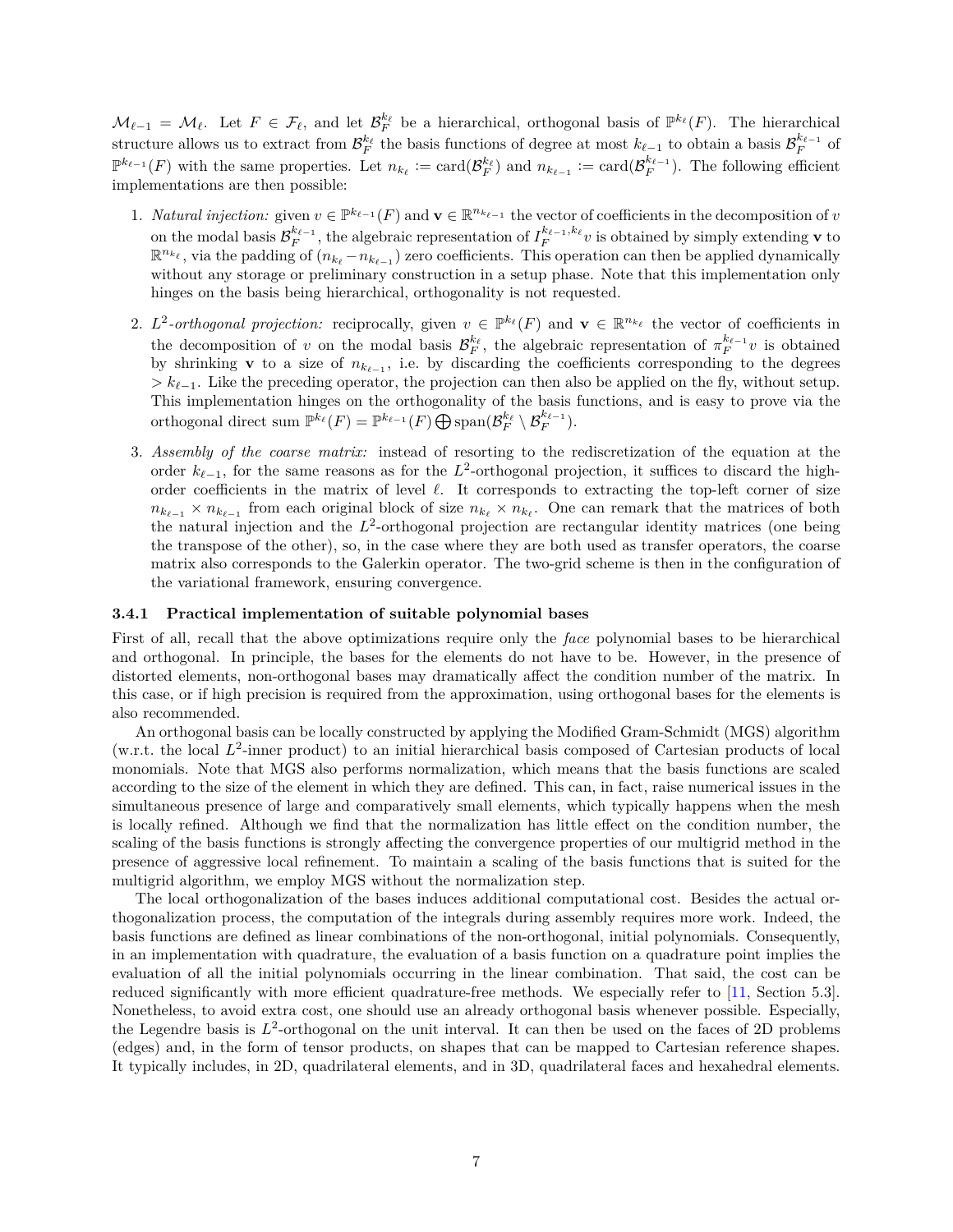# **4 High-order multigrid strategies**

#### **4.1 Multigrid algorithms under consideration**

Suppose a fixed hierarchy of *M* meshes, which will serve for the implementation of  $(M-1)$  *h*-coarsening operations. Note that the term of *h*-coarsening does not refer to how the mesh hierarchy is actually built. It refers in an abstract way to the relation linking a fine mesh to its immediately coarser one in the hierarchy. Consequently, we speak of *h*-coarsening between two meshes even if the fine one was obtained by refinement of the coarse one. We assume that the problem assembled on the coarsest mesh is small enough for the linear system to be solved directly, regardless of the polynomial degree. We then consider three types of strategies according to the successive coarsening operations they perform to build the coarse multigrid levels, starting from the fine problem:

- "*h* only": one multigrid level is built for each mesh in the hierarchy, meaning that *M* levels are built, linked by (*M* − 1) *h*-coarsening operations. The original polynomial degree is conserved at every level.
- "*p* then *h*": first, *p*-coarsening is successively performed to construct a first set of levels. Once the polynomial degree has been reduced to  $k = 1$ , the mesh hierarchy is used to build further coarse levels.
- "*hp* then *h*": first, *hp*-coarsening is used to simultaneously lower the degree and coarsen the mesh. Then, assuming that  $k = 1$  is reached before exhausting the mesh hierarchy, the remaining meshes are used to construct further coarse levels. This assumption is usually verified in practice for large problems and moderate values of the original polynomial degree.

In what follows, *h*-coarsening is realized by successively doubling the mesh size. Concerning *p*-coarsening, multiple *p*-multigrid algorithms have shown that it is not necessary to lower the degree by only one at each step. Decreasing the degree more aggressively  $[4, 5, 14, 18, 27]$ , or even going directly to the low order in one single *p*-coarsening step  $[24]$ , often proves to be more efficient. In the present multigrid method, we have empirically identified that the best performance with *p*-multigrid seems to be achieved when lowering the degree by two. In case of "*p* then *h*" coarsening, we then enforce  $k_{\ell-1} := \max\{k_{\ell} - 2, 1\}$  for the *p*- part. However, in case of the naturally more aggressive *hp*-coarsening, we only decrement the degree by one at each step, i.e.  $k_{\ell-1} := k_{\ell} - 1$ .

When two successive levels do not share the same mesh, i.e., in case of *h*- or *hp*-coarsening, we use the prolongation *P* constructed by decondensation (cf. Section 3.2.1). The associated restriction operator, in this case, is its adjoint (cf. Section 3.2.3). Otherwise, when the levels are linked by *p*-coarsening, we explore two possibilities: (i) the prolongation by natural injection  $I^{k_{\ell-1},k_{\ell}}$  (cf. Section 3.2.2) along with the restriction by  $L^2$ -orthogonal projection  $\pi^{k_\ell, k_{\ell-1}}$  (cf. Section 3.2.4); (ii) the prolongation by decondensation *P* along with its adjoint. These settings define four global strategies, summarized in Table 1. Note that not all possible combinations are considered. We have retained only those that can ensure the symmetry of the multigrid operator. The strategies of Table 1 are represented in Figure 2 on an example with  $k = 3$  and a hierarchy of four meshes.

|               |               |                  |                           | $p$ -coarsening             | $h$ - or $hp$ -coarsening |           |
|---------------|---------------|------------------|---------------------------|-----------------------------|---------------------------|-----------|
| Strategy name | Coarsening    | Degree reduction |                           | prolong. restrict.          | prolong.                  | restrict. |
| h-only        | h only        |                  |                           |                             |                           |           |
| $p-h$         | $p$ then $h$  |                  | $I^{k_{\ell-1},k_{\ell}}$ | $\pi^{k_{\ell},k_{\ell-1}}$ |                           | D١        |
| $p-h*$        | p then $h$    |                  | D                         | $D^{\dagger}$               |                           | D١        |
| $hp-h$        | $hp$ then $h$ |                  |                           |                             |                           |           |

Table 1: High-order multigrid strategies. The column "Coarsening" refers to the coarsening algorithm followed to successively construct the coarse multigrid levels from the fine one. The third column quantifies the "Degree reduction" between two successive levels  $\ell$  and  $\ell - 1$  linked by *p*- or *hp*-coarsening: the value corresponds to *m* in the enforced relation  $k_{\ell-1} := \max\{k_{\ell} - m, 1\}$ . The remaining columns on the right indicate the prolongation and restriction operators used in case of *p*-coarsening on one hand, and *h*- or *hp*-coarsening on the other hand.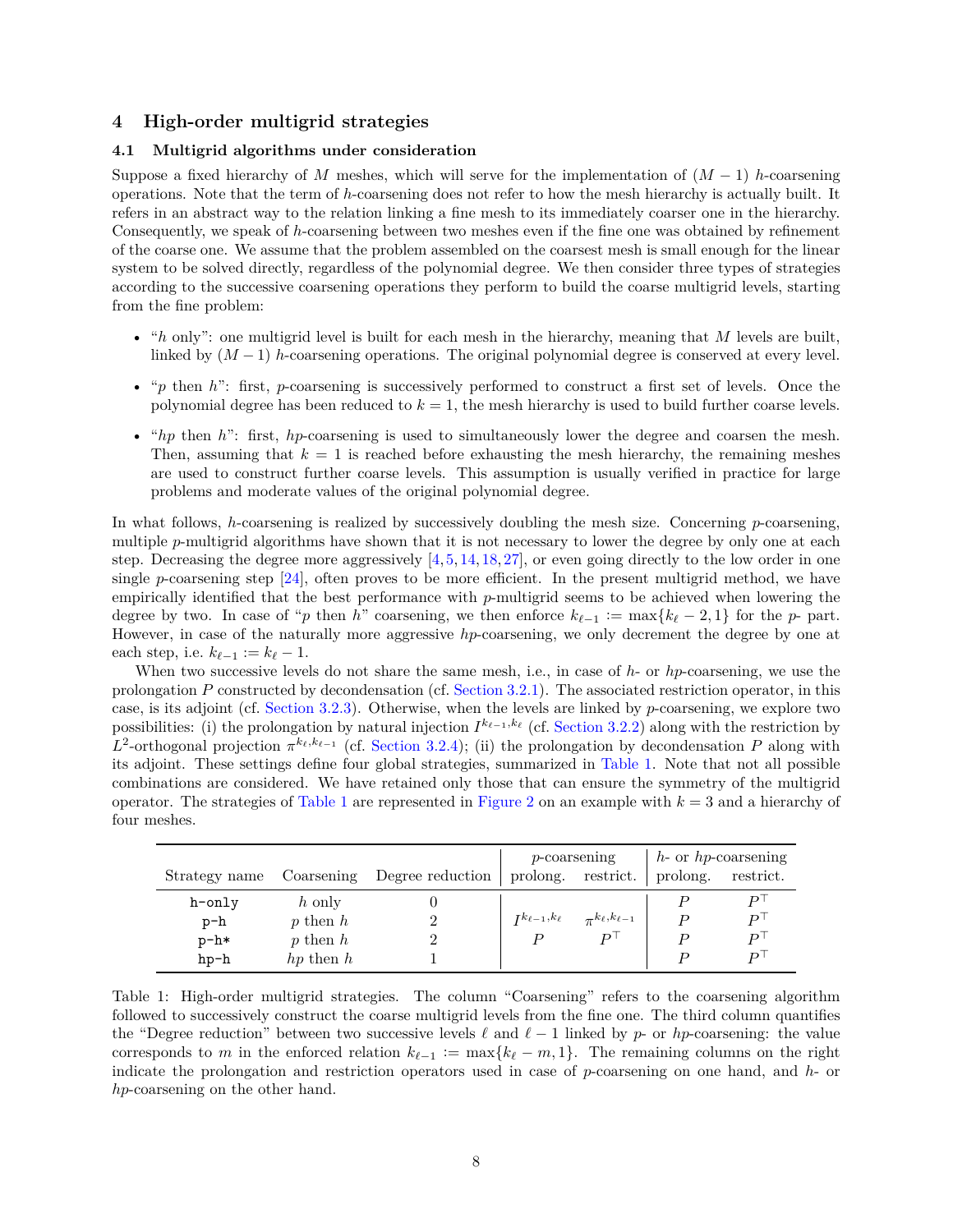

Figure 2: The multigrid strategies of Table 1, given a fine problem with  $k = 3$  and a hierarchy of four meshes. The black, connected dots correspond to the multigrid levels, the uppermost rightmost one representing the finest level. The most relevant prolongation operators are also plotted. As such, the operator *P* is decomposed according to the suboperators in (3.4), where the subscripts related to levels have been omitted for readability. Superscripts, related to degrees, are however conserved. Blue arrows raise the degree, red ones decrease it, and dotted black ones have no effect on the degree.

#### **4.2 Interpretation**

While h-only and  $p-h$  (see Table 1) correspond to the most classical and intuitive options,  $p-h*$  and hp-h are more original. Both these alternatives are designed to circumvent the loss of information induced by the use of the higher-order reconstruction in the operator *P* in the original h-only strategy. Indeed, if the reconstruction of polynomials in the cells (performed by  $\Theta_{\ell-1}^{k_{\ell-1}}$ ) raises the degree to  $k_{\ell-1}+1$ , it is lowered back to  $k_{\ell-1}$  in the trace operation on the fine faces (performed by  $\Pi_{\ell}^{k_{\ell-1}+1,k_{\ell}}$ , where  $k_{\ell} = k_{\ell-1}$ ); see Figure 2a. Although this trick ultimately improves the accuracy of the trace of degree  $k_{\ell-1}$ , one might wonder whether preserving the higher degree  $k_{\ell-1}$  + 1 on the trace could be more efficient. This supposes that the fine level be associated to a degree greater or equal to  $k_{\ell-1}+1$ . If so, either the fine level also has a finer mesh, yielding the strategy hp-h (see Figure 2d), or it has the same mesh (i.e. *p*-coarsening only is enforced), yielding p-h\* (see Figure 2c).

We can also interpret  $p-h*$  with respect to  $p-h$ . In the p part of  $p-h$ , each local polynomial of degree  $k_{\ell-1}$  is simply injected identically into a larger polynomial space, namely, of degree  $k_{\ell-1}$  + 2 (recall that in our configuration, a reduction of 2 degrees is performed between level  $\ell$  and level  $\ell - 1$ ); see Figure 2b. This injection leaves the burden of solving for the two degrees separating the levels to the fine grid smoother. On the other hand, the operator  $P$  that is used in  $p-h*$  instead of the natural injection actually offers the computation of one degree of approximation higher. Thus, here, only one polynomial degree needs to be handled by the fine smoother. However, P does not deliver on the fine level an identical representation of the coarse function, which may have negative consequences. The numerical experiments of Section 5 indeed show that  $p-h*$  is usually less efficient than  $p-h$ .

hp-h can be similarly interpreted with respect to h-only. While in h-only, the reconstructed higher degree is lowered back, it can be conserved in  $hp-h$ , which may counterbalance the elevated aggressiveness of the *hp*-coarsening. The numerical tests of Section 5 show that hp-h sometimes prevails over h-only.

## **5 Numerical tests**

# **5.1 Experimental setup and implementation**

The multigrid strategies described in Section 4 and summarized in Table 1 are used to solve the condensed linear system (2.9), either as a solver or as a preconditioner for a Krylov method. The smoother used at every level is the block Gauss–Seidel method, with block size corresponding to the number of unknowns per face (cf. Section 3.3). Following the recommendations of [12, Section 4.2.2], we use V-cycle with postsmoothing only; see also [19, 20]. This choice has been found to optimize the performance of the multigrid methods (in terms of computational work and execution time) for all considered strategies. In particular, we use  $V(0,3)$  in 2D and  $V(0,6)$  in 3D. These unsymmetrical cycles prevent the use of the standard conjugate gradient (CG) as outer iteration. Instead, such a nonsymmetric preconditioner may be used in a *flexible*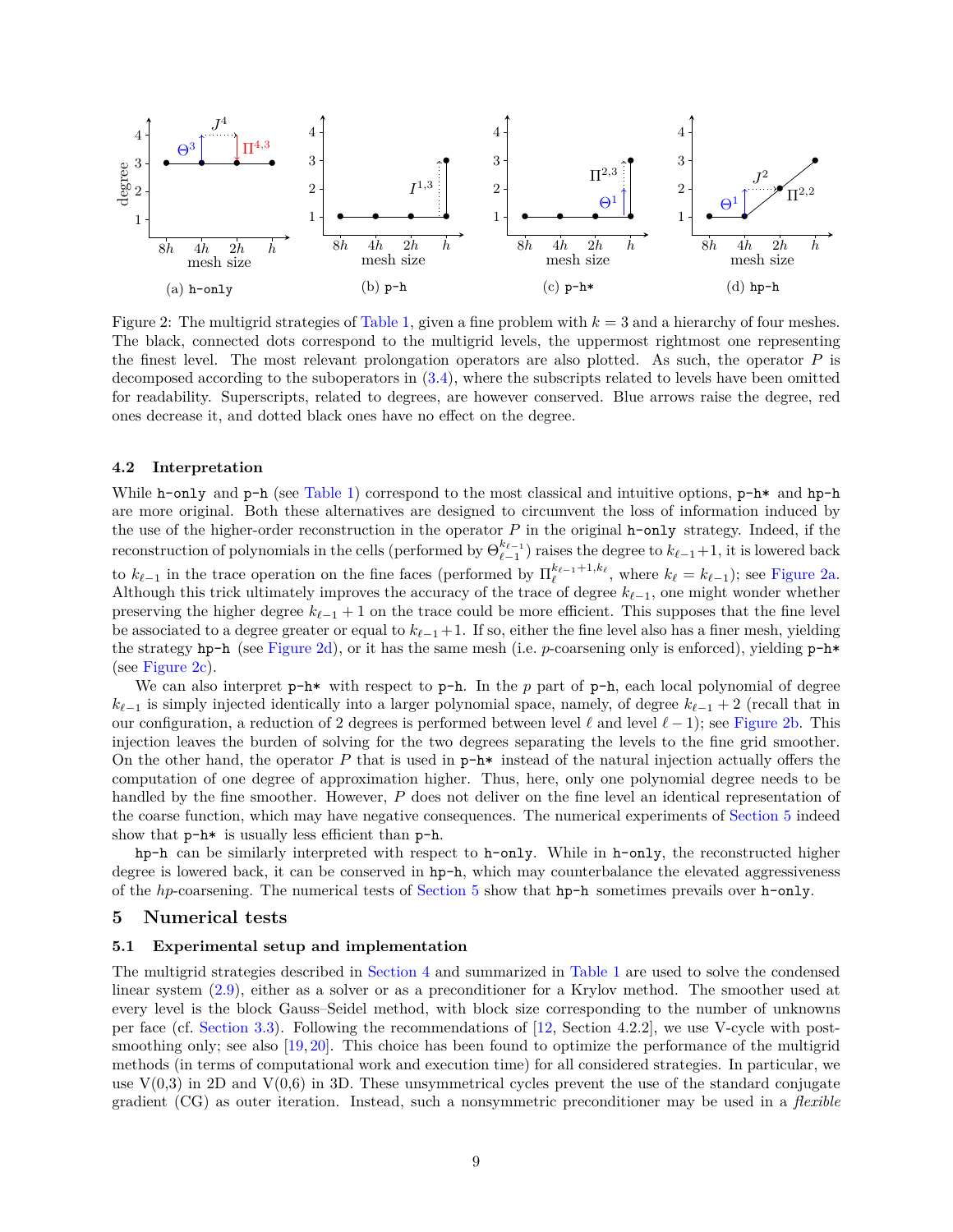conjugate gradient (FCG), as justified in [6]. We stress that we obtain significantly better performance with our unsymmetrical cycles and FCG than with symmetrical cycles and CG. We then choose FCG (see [22] for the detailed algorithm) as outer Krylov method for the use of our multigrid method as a preconditioner. Denoting by  $\mathbf{r}_i$  the algebraic residual of (2.9) at iteration *i* and  $|| \cdot ||_2$  the Euclidean norm on the space of coefficients, the solver stops when  $||\mathbf{r}_i||_2/||\mathbf{b}||_2$  is lower than a given tolerance.

Our software uses shared-memory parallelism with a maximum of 24 parallel threads. Parallel execution is employed in the assembly and the setup phase of the algorithm, since here only local computations are performed. Specifically, this applies to the following operations: (i) the assembly of the coarse matrices obtained by rediscretization of the problem on the coarse meshes in the context of *h*- and *hp*-coarsening; (ii) the extraction of the coarse matrices from the fine one when performing *p*-coarsening using orthogonal bases; (iii) the assembly of the prolongation operators  $P(3.4)$ ; (iv) the factorization of the diagonal blocks of the operators for future use in the block Gauss–Seidel iterations. Note that, assuming orthogonal bases, the prolongation by natural injection and the restriction by  $L^2$ -orthogonal projection do not need any setup (cf. Section 3.4).

The block Gauss–Seidel smoother, however, is an inherently sequential algorithm. We have therefore chosen to adhere to the sequential ordering to avoid the situation that the convergence rates could depend on the specific parallelization strategy. This is necessary, since the main purpose of this current study is to compare high-order solution strategies independently of parallelization issues. To this end, we have defined metrics of computational cost that do not depend on the specific implementation and parallelism: theoretical computational work and number of iterations. As a complement to this, we will also cite CPU times.

The theoretical computational work is expressed in *work units* (WUs), where one WU amounts to the number of flops involved in one application of the fine grid matrix (namely, twice the number of non-zeros in the matrix). The number of WUs can be interpreted, for instance, as the cost corresponding to the same number of Richardson iterations. This notion of a WU is commonly used in the multigrid literature to express the performance of an algorithm in light of the *textbook multigrid efficiency* [7,29]. In particular, the textbook paradigm quantifies the unspecified constant in the optimality property. According to Brandt [7], an ideal multigrid algorithm should solve a system with an algebraic error below the discretization error for a computational cost no higher than 10 WUs.

#### **5.2 Square domain, Cartesian mesh**

To establish a baseline, let us start with the square domain  $\Omega := [0,1]^2$ , discretized by a uniform, Cartesian mesh. The tensor  $\bf{K}$  is the identity matrix. The source function  $f$  is computed with respect to the exact solution  $u: [0,1]^2 \ni (x,y) \mapsto \sin(4\pi x) \sin(4\pi y)$ . The problem is discretized by the HHO method with  $k = 5$ . At this high degree, a mesh of  $128 \times 128$  square elements is enough to achieve an  $L^2$ -error lower than  $10^{-12}$ , close to machine precision. The mesh hierarchy is composed of four embedded Cartesian meshes. Orthogonal Legendre polynomials are chosen as local polynomial bases for both cells and faces, which allows the optimizations described in Section 3.4.

The multigrid method is employed as a solver to solve the condensed linear system (2.9), using each of the strategies of Table 1. The tolerance defining the stopping criterion is set to  $10^{-12}$ , in accordance with the discretization error. Figure 7 presents bar plots that compare the performance of the various strategies. In (a), the computational work of the iteration phase is expressed in equivalent number of WUs. In (b), this work is measured in terms of CPU time. In (c), the convergence is evaluated in terms of the number of iterations to reach convergence. In (d), the setup cost is measured in CPU time. Table (e) gives additional information about the multigrid method, namely, the number of levels built and the asymptotic convergence rate  $\varrho$ , defined as the geometric mean of the residual convergence ratios of the last five iterations:

$$
\varrho \mathrel{\mathop:}= \sqrt[5]{\frac{||\mathbf{r}_n||_2}{||\mathbf{r}_{n-5}||_2}},
$$

*n* denoting the last iteration. Finally, plot (f) stresses the robustness of the convergence of the methods with respect to the mesh size.

First, one can see that the results of the iteration phase in computational work and CPU time are consistent, yielding the same ranking. In particular,  $p-h$  (in red) is found to be the most computationally efficient strategy, with about half the theoretical cost of the h-only strategy (in blue). Clearly, this is due to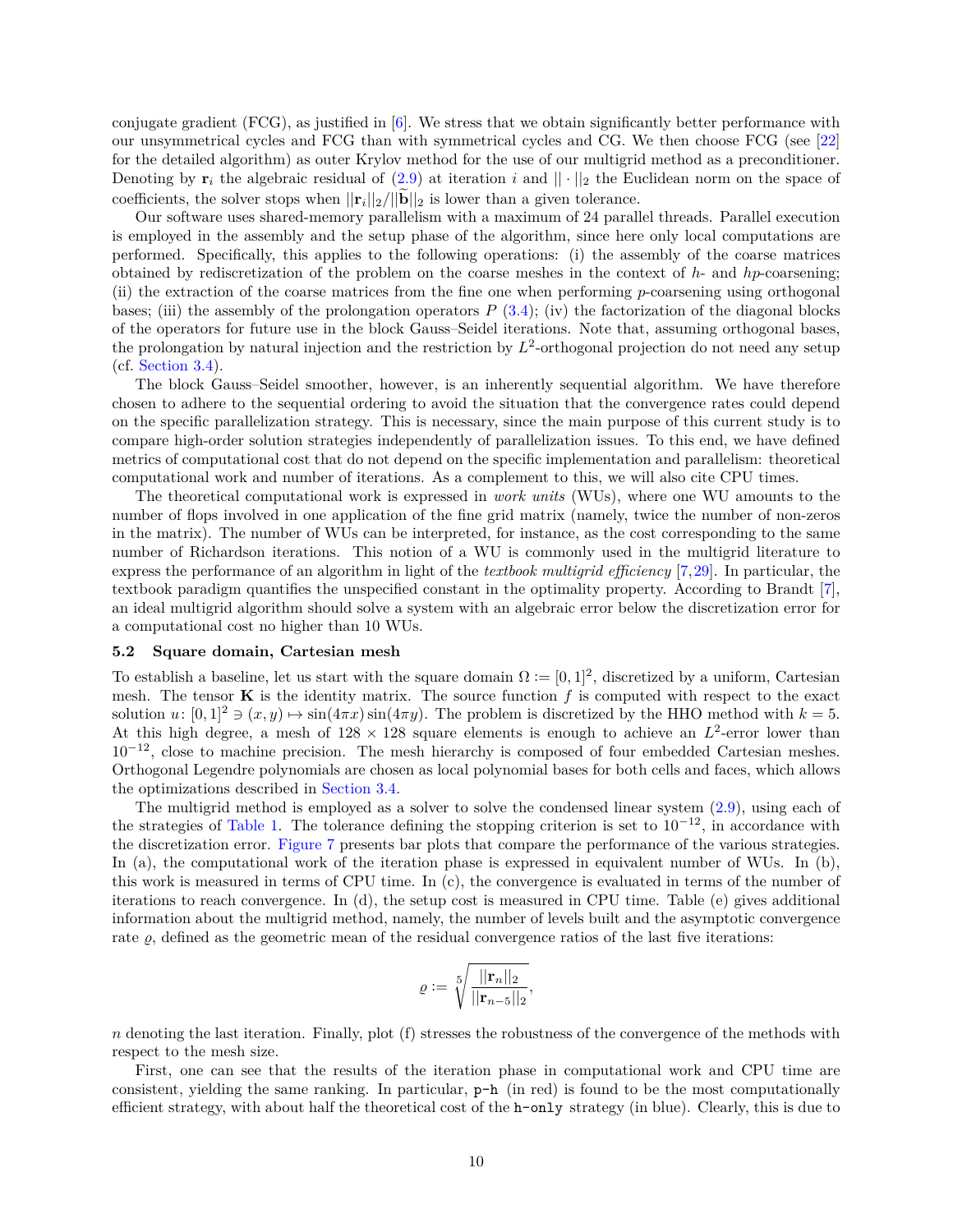its better convergence rate (see plot  $(c)$ ). Second, plot  $(d)$  shows that  $p-h$  also has the cheapest setup, due to the fact that (i) the levels issued from the *p*-coarsening operations do not need rediscretization (the coarse matrices are extracted from the fine one), (ii) the three rediscretizations performed after the *h*-coarsenings are made at the low order  $k = 1$ , and (iii), the transfer operators between levels related by *p*-coarsening do not require any setup. In comparison, the h-only strategy rediscretizes the problem three times on the coarse meshes at the high order  $k = 5$ , which is costlier, and the respective prolongation operators P also have to be built at that high order. Next, one can remark that the strategy  $p-h*$  does not seem to pay off. One could have expected the operator *P*, here used for *p*-multigrid, to have a greater impact. Indeed, while the natural injection leaves the burden of solving the two polynomial degrees separating the levels to the fine smoother, the operator *P* actually offers the computation of one degree of approximation higher, leaving only one remaining degree to be handled by the fine smoother.

Although the lowest possible discretization error is already achieved, the mesh is refined multiple times to increase the problem size in order to exhibit the asymptotic behaviour of the solver. The flat curves of Figure 7f clearly show the optimality of each method, the convergence rates of which are independent of the number of unknowns.

Figure 8 presents the analogous information as Figure 7, this time using the multigrid method as a preconditioner for FCG. Note that the number of iterations displayed here corresponds to the iterations of the preconditioned FCG solver. One can see that the strategy rankings of Figure 7 are preserved and that the overall computational cost is reduced. In particular, the linear system is solved to machine precision with a computational work corresponding to about 65 WUs. This is significantly higher than what is expected for classical *textbook multigrid efficiency* (TME), which suggests that 10 WUs should suffice to solve the linear system. However, e.g. [29, p. 318] states that, in many cases, solvers require an order of magnitude higher cost than the ideal goal of 10 WUs. In our case, additional difficulties arise because of the high order of the discretization, the face-based nature of the system, and the correspondingly more complex matrix structure. This makes it unclear whether TME with 10 WUs could be achieved. Note also that 10 WUs are only claimed for multigrid when used in a full multigrid setting (i.e. a nested iteration), when the initial guess is recursively computed by multigrid employed on a coarser level. In our current experiments, we only use V-cycles that are insufficient to reach TME. We point out, however, that TME has been attained, e.g., in [16] for conforming 3D discretizations.

When the exact solution is sufficiently smooth, the use of high polynomial degrees reduces the cost to achieve a desired precision. Figure 3a presents, for each value of  $k \in \{2, 3, 4, 5\}$ , how finely the unit square must be decomposed by Cartesian elements (and how large the resulting linear system must be) to achieve an  $L^2$ -error  $< 10^{-12}$ . Clearly, the higher the polynomial degree, the coarser the mesh can be, and the smaller the linear system becomes. Figure 3b illustrates the time spent solving each of those problems, including initial assembly and setup, using the FCG solver preconditioned by the multigrid method with strategy p-h. It shows that, for approximations resulting in equivalent  $L^2$ -errors, high orders have a clear advantage over low ones in terms of global time to solution. As a consequence, if the solution is smooth, raising the order of approximation is more efficient to improve the solution quality than refining the mesh, but of course this requires that a suitable and efficient solver is available. If the solution is non-smooth, the higher orders cannot be fully exploited and their effect is mitigated (cf. Section 5.4 and Figure 5). A classical solution consists in resorting to posteriori-driven adaptivity.

#### **5.3 Square domain, unstructured triangular mesh**

Using the problem settings of the preceding test case, the square domain is now discretized by a coarse Delaunay triangulation. The initial triangulation is refined until the mesh is fine enough for the approximate solution to achieve an  $L^2$ -error lower than  $10^{-12}$ . Each refinement step consists in subdividing each coarse triangle into four fine triangles connecting the edge middle points. Setting  $k = 5$ , the fine mesh is composed of about 11*,*000 elements, for a system size of about 100*,*000 rows. The mesh hierarchy obtained (three meshes) is used to model the operations of *h*-coarsening in the multigrid method. The polynomial bases are chosen as the orthogonal Legendre basis on the faces (here, edges) and, in the elements, local monomials are orthogonalized element-wise (cf. Section 3.4.1).

Figure 9 presents the numerical results of the different strategies when the multigrid method is used as a solver. The ranking, here, differs from that of the preceding test case with Cartesian meshes, The change of element type seems to favour the strategies prioritizing mesh coarsening, namely, h-only and hp-h. Note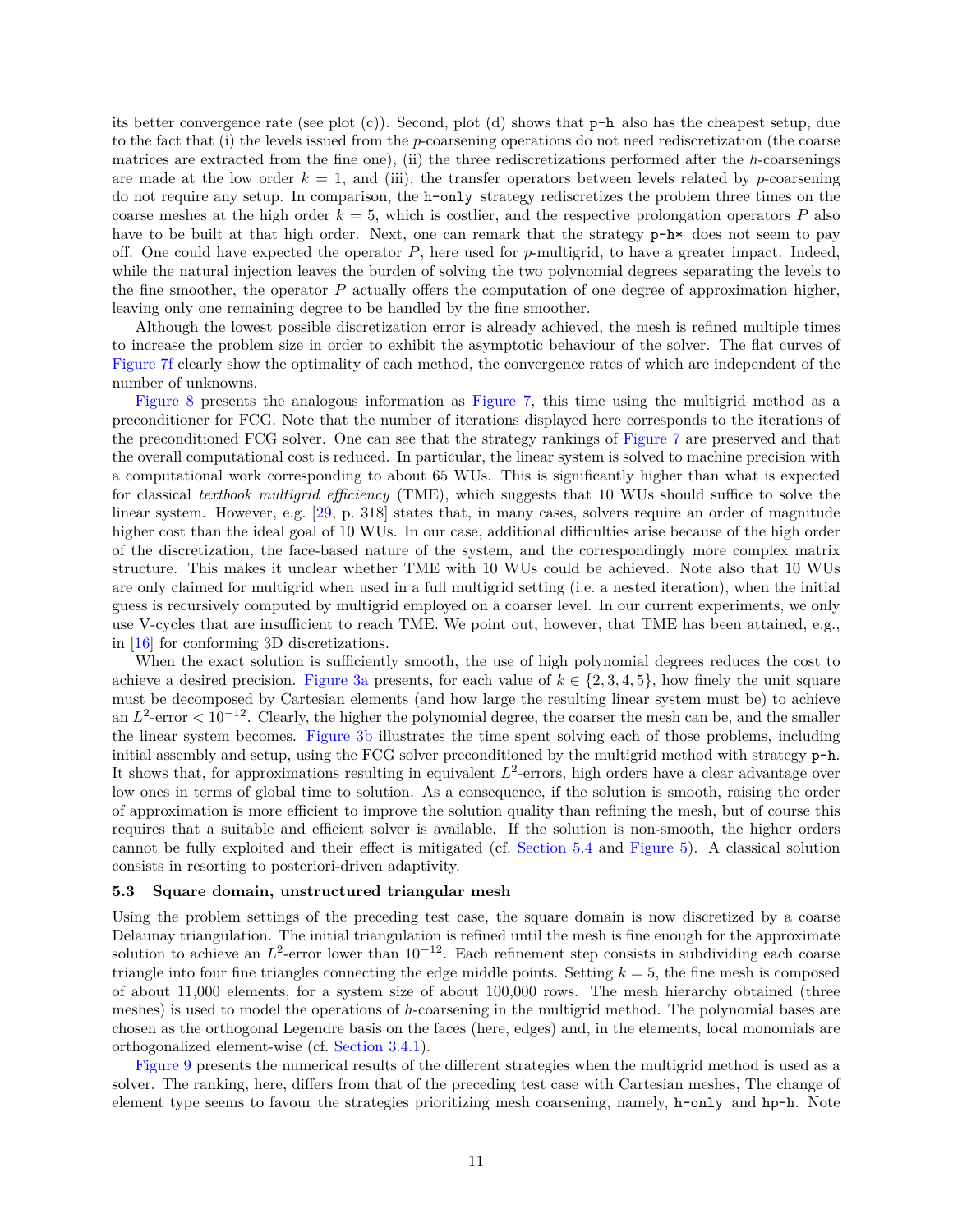| k <sub>i</sub> | Mesh size | Elements | Unknowns  |
|----------------|-----------|----------|-----------|
| 2              | h.        | $1024^2$ | 6,285,312 |
| 3              | 2h        | $512^2$  | 2,093,056 |
| 4              | 4h        | $256^2$  | 652,800   |
| 5              | 8h        | $128^2$  | 195,072   |



(a) For each value of  $k$ , Number of Cartesian elements and (b) Time to achieve equivalent  $L^2$ -errors for various values respective number of unknowns in the system of *k*, w.r.t. the discretizations of (a)

Figure 3: Table (a) presents, for each value of *k*, how fine the unit square must be refined by Cartesian elements (and how large the linear system must be) to achieve an  $L^2$ -error  $\lt 10^{-12}$ . Plot (b) shows, for each of those problems, the time spent on initial assembly, setup of the multigrid solver (strategy p-h), and solution of the system using the preconditioned FCG.

that they are also the ones with the costliest setup, due to the rediscretizations at high orders on the coarse meshes. This makes them competitive only when the system needs to be solved many times. If the system needs to be solved with one or few right-hand sides, then strategies leveraging *p*-coarsening have a clear advantage. Moreover, one can remark the higher cost of the setup in comparison with Cartesian elements, owing to the dynamic orthogonalization of the local polynomial bases.

Figure 10 presents the results of the multigrid method as a preconditioner. Note that the ranking given by the computational work and the CPU time ((a) and (b), respectively) do not concur. For this reason, we avoid drawing conclusions and recall the bias these results are subject to. First, the intergrid transfers of the *p*-multigrid part of p-h perform no theoretical flops, although their execution does consume CPU time, which makes the computational work of  $p-h$  more optimistic than its CPU time. This remark is nonetheless to be mitigated by the fact that, in p-h , the intergrid transfers consumes less than 2% of the CPU time. The second bias is the dependency of the CPU time on the implementation, contrary to the theoretical computational work, which is objective. On the other hand, the CPU time usually reflects the practical time to solution more accurately. Following this criterion, the ranking of the strategies follows that of the multigrid used as a solver, i.e. a preference for h-only and hp-h.

#### **5.4 Kellogg heterogeneous problem**

The Kellogg problem is a well-known heterogeneous diffusion benchmark problem. The square domain is partitioned into four quadrants  $(\Omega_i)_{i=1,\dots,4}$  such as in Figure 4a, and the diffusion coefficient **K** is such that  $\mathbf{K}_{|\Omega_1} = \mathbf{K}_{|\Omega_3} = \kappa_1 \mathbf{I}$  and  $\mathbf{K}_{|\Omega_2} = \mathbf{K}_{|\Omega_4} = \kappa_2 \mathbf{I}$ , where **I** is the identity matrix and  $\kappa_1, \kappa_2$  are positive scalar values. The source function is  $f = 0$ . The discontinuities in the coefficient reduce the regularity of the solution, which is  $H^{1+\epsilon}$ ,  $0 < \epsilon \leq 1$ . This low regularity makes it a difficult problem, often used as a benchmark for adaptive element methods. Indeed, the exact solution is known. In our case, we follow [15, Example 5.4] and refer to it for the solution's analytical formula. In particular, the heterogeneity ratio is  $\kappa_1/\kappa_2 \approx 161$ . inducing  $\epsilon = 0.1$  and leading to the solution plotted in Figure 4b. Non-homogeneous Dirichlet conditions are enforced on the boundary of the domain.

While the preceding test cases could be solved at machine precision with very few unknowns, the low regularity of the Kellogg solution requires a finer mesh, corresponding to a larger problem size. In particular, we use a hierarchy built by successive refinements of an unstructured mesh locally refined around the central singularity (see Figure 4c), and set  $k = 5$ . The fine mesh has over 350,000 elements, producing over 3 million unknowns. The *L*<sup>2</sup>-error reached with this setting is about 3.10<sup>-3</sup>. Figure 11 presents the numerical results of the various high-order multigrid strategies to solve the system (cf. Table 1). Given the discretization error, a tolerance of 10<sup>−</sup><sup>3</sup> would be sufficient. However, to stress the convergence of the algorithm, we set it to  $10^{-12}$ . The rankings match those of the preceding test case (unit square with unstructured triangular mesh), presenting h-only and, to a lesser extent, hp-h, as the most suitable alternatives if the setup can be neglected. This tends to strengthen the hypothesis that unstructured triangular meshes favour strategies that prioritize *h*-coarsening. In particular, h-only has clearly the best asymptotic convergence rate (0.27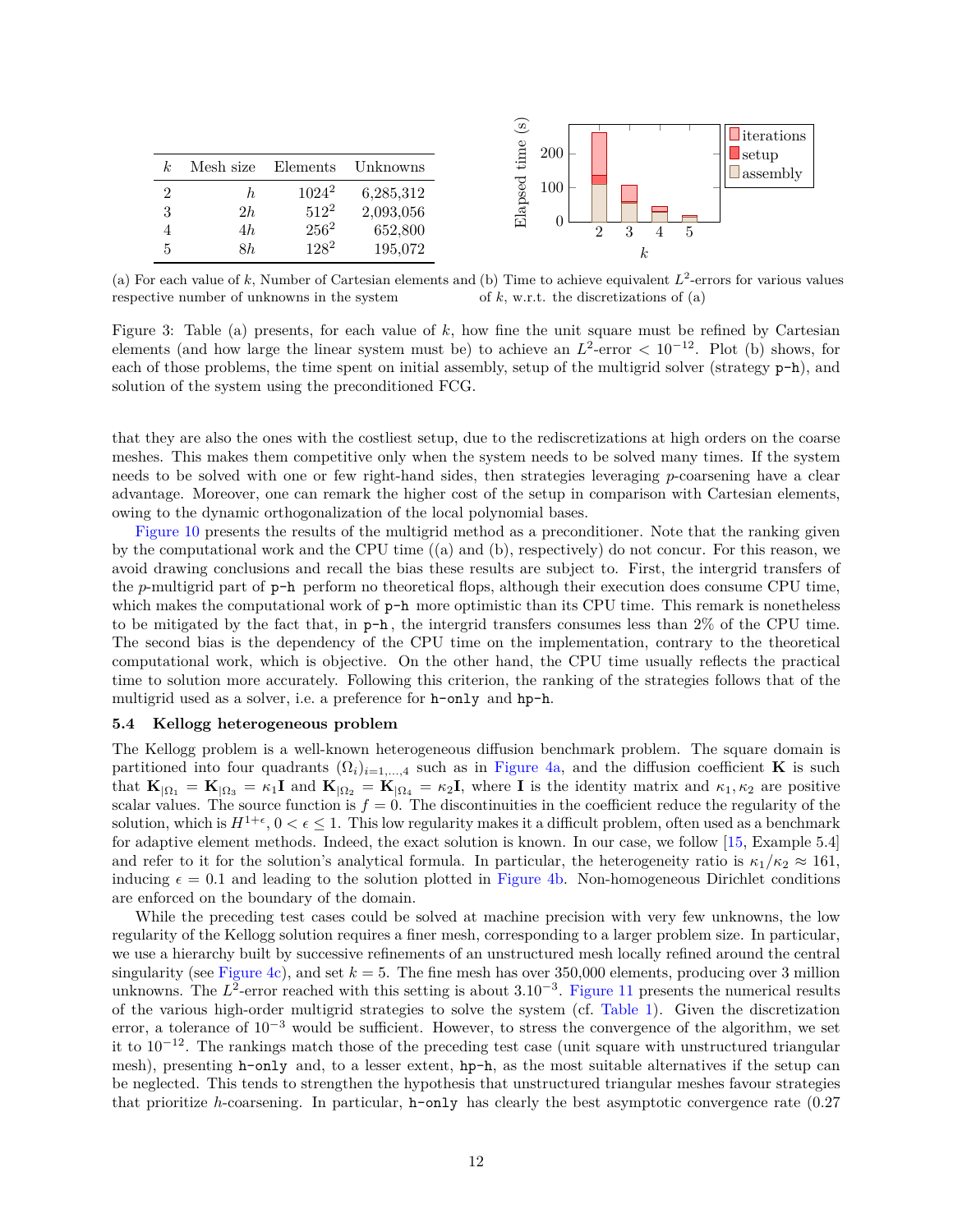

Figure 4: Kellogg problem.

versus about 0.40 or more for the other strategies; see (e)).

Figure 12 presents the results of the multigrid methods as preconditioners to FCG. As in the preceding test case, the rankings provided by the computational work (a) and the iteration CPU time (b) are not consistent, so we avoid drawing conclusions. That said, following the CPU time criterion, our implementation favors again h-only and hp-h for use as preconditioners. Recall also that, surprisingly, while  $p-h*$  was more efficient than p-h as a solver, it is the other way around when these strategies are used as preconditioners.

Figure 3 has shown the clear advantage of high order on the overall time to solution when the exact solution is smooth. For the sake of comparison, Figure 5 reproduces the experiment on the Kellogg problem, i.e. when the solution is non-smooth. Figure 5a presents, for each polynomial degree  $k \in \{1, 2, 3, 4, 5\}$ , the coarsest mesh required (still obtained from successive refinements of an initial coarse mesh such as Figure 4c), as well as the corresponding number of unknowns, to achieve an  $L^2$ -error smaller than  $5 \times 10^{-3}$ . As there is no distorted or stretched element, we simply use the monomial bases in cells and on faces to save up the cost of the orthogonalization in this experiment. Figure 3b presents the overall time to solution (including initial assembly and multigrid setup) to solve those problems. The system is solved using the h-only strategy as a preconditioner (found to be the most efficient solver in computational time, setup excluded, for this problem; see discussion above). The tolerance is set to  $10^{-3}$ , in accordance with the discretization error. As a consequence, the solver converges in less than four iterations, which makes this step almost negligible. The results here are more difficult to interpret than on the smooth test case because the  $L^2$ -error is hard to reduce, which means that a small decrease of the error may actually demand a lot of additional work. Consequently, as the problems of Figure 5a do not generate exactly the same  $L^2$ -errors, comparing their computational costs under the assumption that they achieve equivalent  $L^2$ -errors is somewhat erroneous. However, this setting is enough to roughly illustrate the limitations of high orders. Considering the approximate solutions yielded by all problems of equivalent quality, the problem with  $k = 3$  is a sweet spot, and a better option than  $k = 4$  on the same mesh or  $k = 5$  on a mesh with twice the mesh size. Furthermore, noticing that problems with  $k = 1$  and  $k = 4$  in fact generate the same discretization error, one can see that it is more efficient to choose  $k = 1$  on a fine mesh than  $k = 4$  on a coarser one.

# **5.5 Cubic domain, Cartesian mesh**

 $\Omega := [0, 1]^3$ , discretized by an uniform, Cartesian mesh. The tensor **K** is homogeneous and isotropic. The source function *f* is computed with respect to the manufactured solution  $u: [0,1]^3 \ni (x, y, z) \mapsto$  $\sin(4\pi x)\sin(4\pi y)\sin(4\pi z)$ . The problem is discretized by the HHO method with  $k=3$  on a mesh composed of 64<sup>3</sup> cubic elements, generating about 8 million unknowns. With this configuration, the approximation achieves an  $L^2$ -error of  $3.10^{-7}$ . The mesh hierarchy is composed of five embedded Cartesian meshes. Orthogonal Legendre polynomials are chosen as local polynomial bases for the cells and faces, which allows the optimizations described in Section 3.4.

Figure 13 (resp. Figure 14) presents the results of the multigrid method used as a solver (resp. as a preconditioner), with the various high-order strategies of Table 1. Clearly, as in 2D, the *p*-multigrid approach prevails with Cartesian meshes.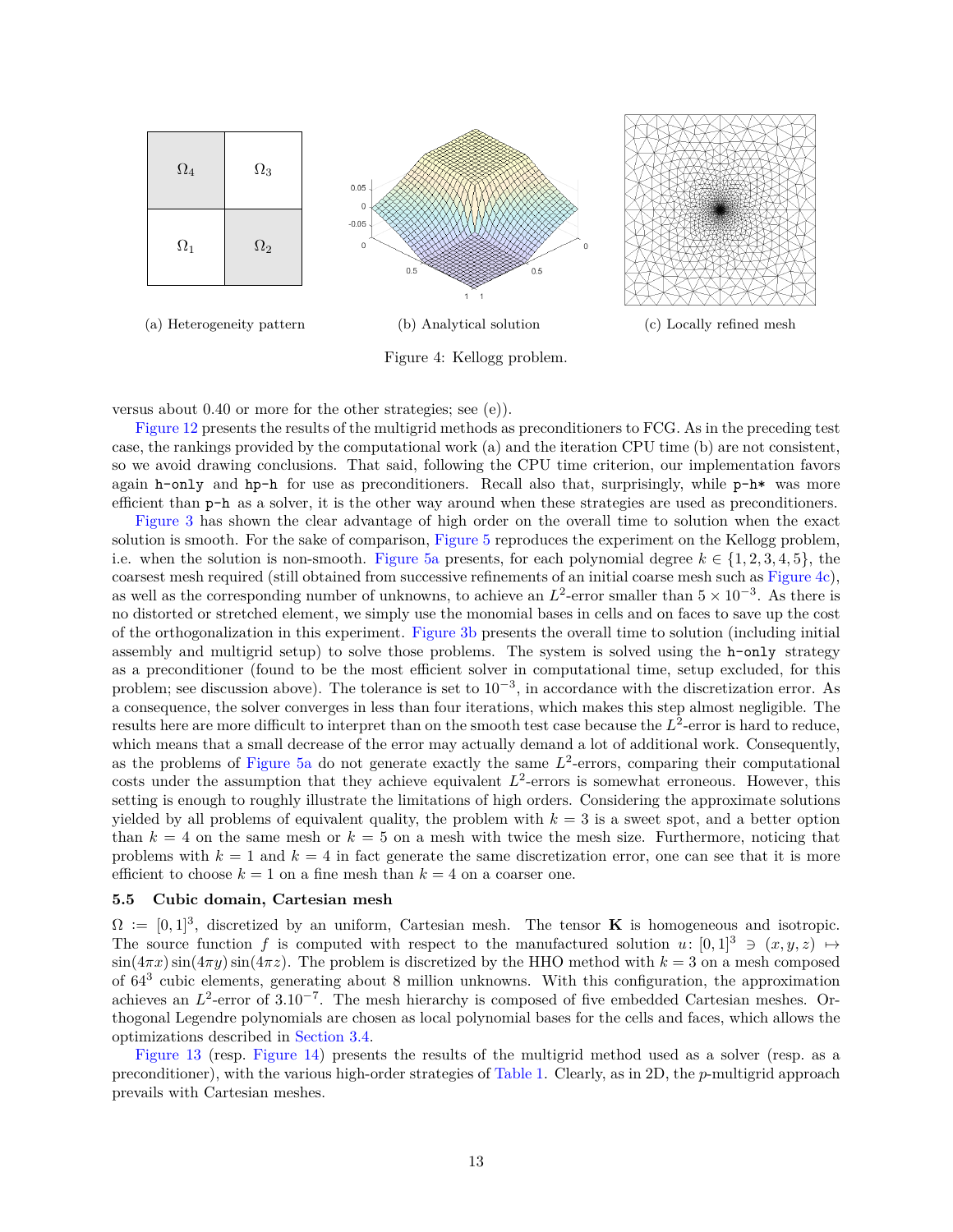| $k_{\cdot}$    |    | Mesh size Unknowns | $L^2$ -error          |
|----------------|----|--------------------|-----------------------|
|                | h  | 1,065,728          | $4.45 \times 10^{-3}$ |
| $\overline{2}$ | 2h | 399,552            | $4.68 \times 10^{-3}$ |
| 3              | 4h | 133,120            | $4.77 \times 10^{-3}$ |
|                | 4h | 166,400            | $4.45 \times 10^{-3}$ |
| $\overline{5}$ | 8h | 49,872             | $4.75 \times 10^{-3}$ |



(a) For each value of  $k$ , Number of Cartesian elements and (b) Time to achieve equivalent  $L^2$ -errors for various values respective number of unknowns in the system of *k*, w.r.t. the discretizations of (a)

Figure 5: Table (a) presents for the Kellogg problem and for each value of *k*, how fine the unit square must be discretized by Cartesian elements (and how large the linear system must be) to achieve an *L* 2 -error lower than  $5 \times 10^{-3}$ . Plot (b) shows, for each of those problems, the time spent on initial assembly, setup of the multigrid solver (strategy  $p-h$ ), and solution of the system using the preconditioned FCG.

#### **5.6 Cubic domain, structured tetrahedral mesh**

This test case follows the settings of the preceding one, except for the mesh type, which is now tetrahedral. The elements are arranged in a structured manner: the domain is uniformly subdivided in a Cartesian way, where each cube is itself subdivided into six tetrahedra through the Kuhn triangulation (see [3, Figures 8 and 9]). This decomposition allows an easy and practical mesh coarsening, in the sense that halving the number of cubes in the Cartesian decomposition results in a coarse mesh that embeds the fine one and doubles its mesh size. Additionally, both meshes comprise the same tetrahedral shapes, therefore ensuring the same aspect ratios. We build this way a hierarchy of five nested meshes, each one composed of 6*N*<sup>3</sup> tetrahedra,  $N \in \{32, 16, 8, 4, 2\}$ . With  $k = 3$ , the arising linear system contains about 4 million unknowns and the approximation generates an error of 5*.*10<sup>−</sup><sup>6</sup> . The monomials are locally orthogonalized to allow the optimizations described in Section 3.4.

When the multigrid method is used as a solver, the results of Figure 15 favor the h-only strategy, agreeing with the similar test case in 2D (cf. Section 5.3). As a preconditioner (Figure 16), h-only is still favored by the CPU times of the iterations, although to a lesser extent.

#### **5.7 3D complex domain, non-nested meshes**

This test case is the complex geometry of a Geneva wheel with unstructured tetrahedral mesh, represented in Figure 6. The source *f* is a piecewise polynomial function. The main difficulty of this test case lies in the construction of the mesh hierarchy. Indeed, proceeding by tetrahedral refinement of an initial coarse mesh degrades the aspect ratio of the elements, causing bad performances of our multigrid method, highly sensitive to the mesh quality (cf. [12, Section 4.5]). The use of non-nested meshes circumvents the problem. We then use independent Delaunay triangulations of the domain, choosing the mesh sizes so that each pair of successive meshes enforces a geometric coarsening ratio close to two. In order to avoid prohibitive computational costs, the  $L^2$ -orthogonal projection  $J^k_{\ell-1,\ell}$ , introduced for all  $k \geq 0$  in Section 3.2.1, is computed approximately via the method described in [13, Section 3.3]. In particular, the strict definition of  $J^k_{\ell-1,\ell}$  involves the evaluation of the geometric intersections between all overlapping fine and coarse elements, which induces complex and costly computations. Instead, the intersection of a coarse element  $T_c \in \mathcal{T}_{\ell-1}$  and an overlapping fine one  $T_f \in \mathcal{T}_\ell$  is approximated in the following manner:

$$
T_c \cap T_f \approx \bigcup \{ t \in \text{Sub}(T_f) \text{ s.t. barycenter}(t) \in T_c \},\tag{5.1}
$$

where  $\text{Sub}(T_f)$  is a fixed subdivision of  $T_f$ , obtained in practice by tetrahedral refinement. With this method, the  $L^2$ -inner product between a coarse basis function and a fine one attached to the overlapping element  $T_f$  is decomposed into a sum of integrals over tetrahedra, namely, those whose barycenter is included in *Tc*. The numerical tests in [13] showed that one Bey's refinement is enough to construct an approximate L<sup>2</sup>-orthogonal projection operator accurate enough to be successfully used in our multigrid method up to  $k = 2$ . From  $k = 3$ , two refinement steps are necessary. However, given that Bey's method decomposes a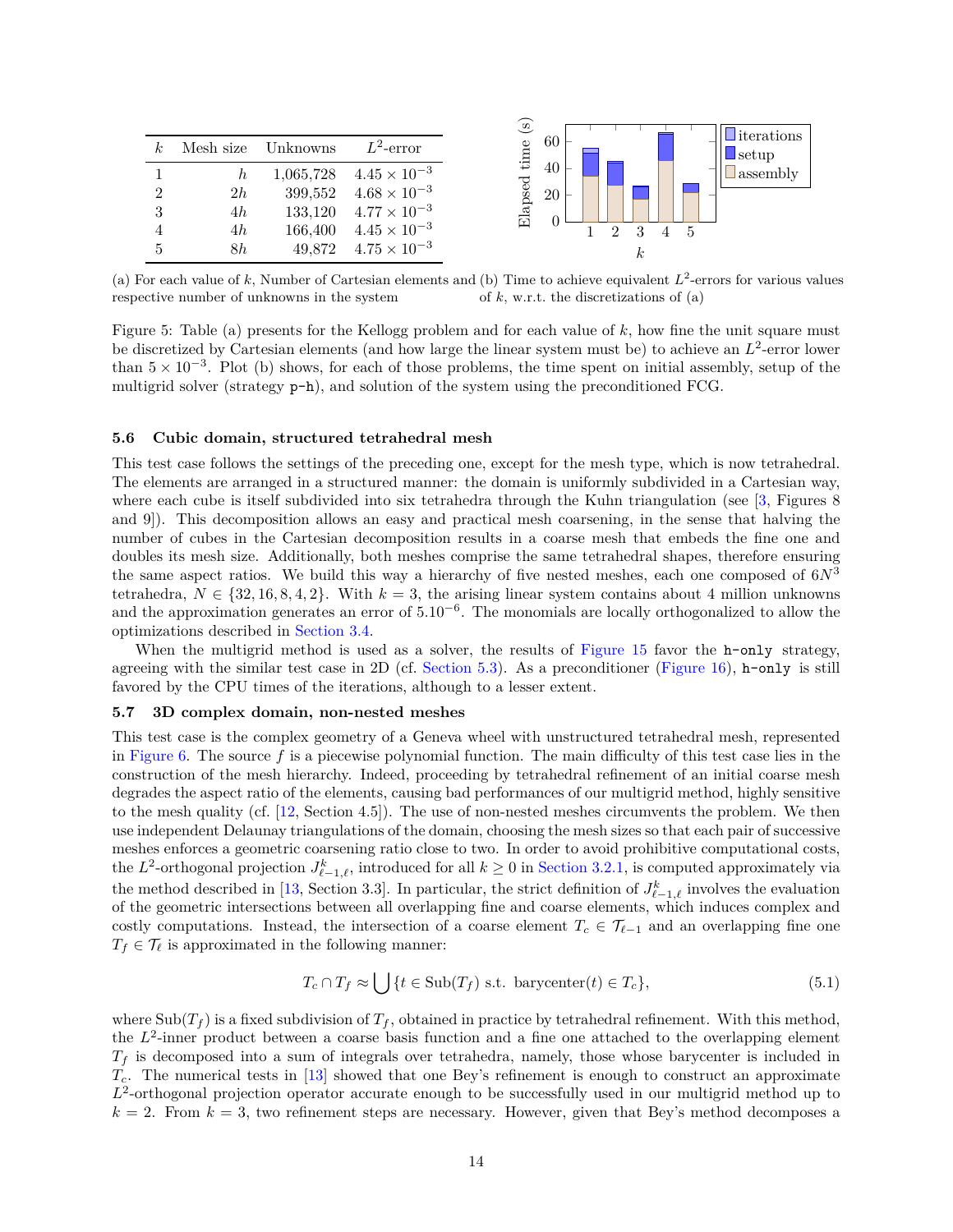

Figure 6: Tetrahedral mesh of a Geneva wheel.

tetrahedron into eight smaller ones, the computational work required to assemble the operator is multiplied by eight for each additional refinement. As we find two refinements too costly in practice when integrals are computed by quadrature rules, we limit ourselves to  $k = 2$  for the strategies h-only and hp-h. For higher orders, strategies lowering the degree before dealing with the non-nested meshes are recommended.

Information regarding the hierarchy of non-nested meshes is provided in Figure 17f. The rest of Figure 17 presents the results of the various strategies of multigrid method used as a solver. Interestingly, hp-h is found to be the most efficient. As a preconditioner, following Figure 18, hp-h is still favored by the CPU times of the iteration step. One can remark the high computational cost compared to the other problems. This can be explained by (i) the very use of the  $L^2$ -orthogonal projection, which is an approximation in itself (even computed exactly) and therefore implies a loss of precision with respect to the initial function it is applied to; (ii) compared to nested meshes, the stencil of the prolongation is enlarged, thus increasing the cost of the grid transfers: indeed, while in the case of nested meshes, each fine element is included in only one coarse element, a non-nested fine element usually overlaps multiple coarse elements, thus multiplying the size of the corresponding stencil.

# **6 Conclusion**

In this paper, we defined and compared several high-order multigrid strategies (cf. Table 1) for the fast solution of elliptic equations discretized by the HHO method. Assuming that the integrals are computed with quadrature rules, the setup phase can become time-consuming in high-order and, according to the strategy, even take a significant part of the computations, especially if the bases have to be locally orthogonalized. Consequently, if the arising linear system needs to be solved with only one right-hand side, then the usual method consisting in plugging a *p*-multigrid on top of an *h*-one (strategy p-h) clearly stands out, owing to its very cheap setup. Otherwise, if the system is to be solved with many right-hand sides, the best option may differ according to the space dimension and the type of mesh. The most important take-away of this study is that the best choice may significantly reduce the time to solution as compared to other strategies. This remark should encourage users to put different strategies to the test in order to find out the most efficient one for their specific case study. Based on our numerical experiments, we can, nonetheless, attempt to draw simplified conclusions to help in this process. In particular, the strategy p-h\*, especially designed to exploit the higher-order reconstruction without loss of information, yields disappointing results while being also the least intuitive strategy. It can therefore be discarded in practice. hp-h, also designed to exploit the higherorder reconstruction, often shows performances close to h-only while having a much cheaper setup. In 2D, while Cartesian meshes see p-h prevailing, h-only and hp-h are favored in more general cases. In 3D, on the other hand, the results are not so clear. Nonetheless, it is to be noted that in complex cases, where nonnested meshes and approximate  $L^2$ -orthogonal projections are employed, setup computations are severely more demanding at high-order, rendering h-only hardly practicable. This conclusion could be modified by the use of more efficient strategies for the numerical computation of integrals such as the technique of [8].

The best strategy for the method used as a solver is also often the one prevailing when the method is used as a preconditioner. Even if the multigrid method is already optimal as a solver, the preconditioning technique allows to save, on average, about 25% of the computational work.

Another meaningful remark is that the computational work required exhibits large variations according to the type of mesh. Typically, a solution on an unstructured mesh may demand twice the work of that on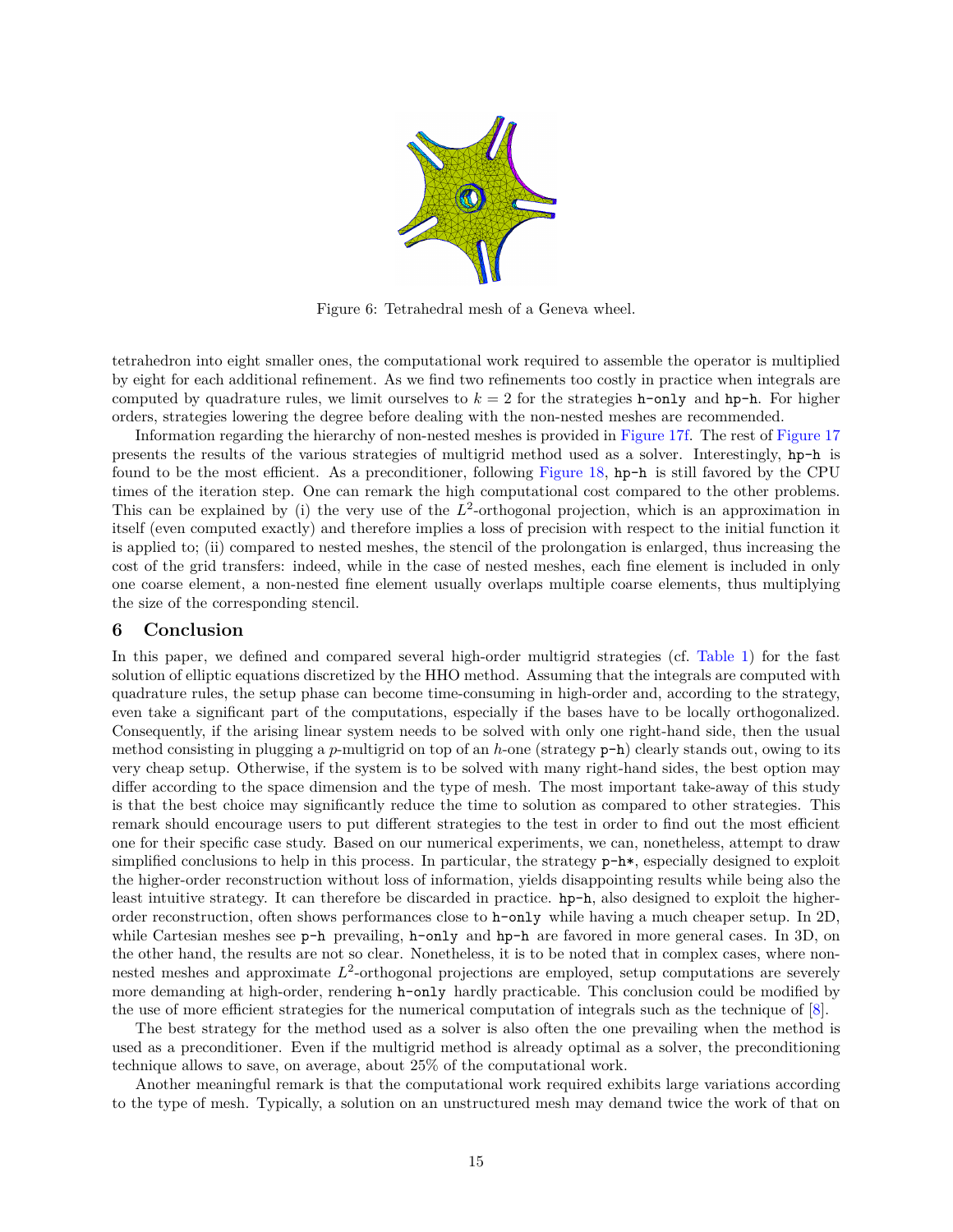a Cartesian mesh, mainly due to an increased number of iterations.

The methods of this article will have to be significantly extended when applied to other settings, such as, e.g., strongly anisotropic equations or Stokes flow. We refer to the literature for the general adaptations needed in multigrid solvers for these problem classes. Studying such extensions specifically for the *h*-/*p*multigrid methods of this article, will be the topic of future research.

# **Conflict of interest**

This study does not have any conflict to disclose.

# **References**

- [1] I. Babuška and M. Suri. Locking effects in the finite element approximation of elasticity problems. *Numerische Mathematik*, 62(1):439–463, 1992. [doi:10.1007/BF01396238](https://doi.org/10.1007/BF01396238).
- [2] I. Babuška and M. Suri. On Locking and Robustness in the Finite Element Method. *SIAM Journal on Numerical Analysis*, 29(5):1261–1293, 1992. [doi:10.1137/0729075](https://doi.org/10.1137/0729075).
- [3] J. Bey. Tetrahedral grid refinement. *Computing*, 55(4):355–378, 1995. [doi:10.1007/BF02238487](https://doi.org/10.1007/BF02238487).
- [4] L. Botti, A. Colombo, A. Crivellini, and M. Franciolini. *h*-*p*-*hp*-Multilevel discontinuous Galerkin solution strategies for elliptic operators. *International Journal of Computational Fluid Dynamics*, 33(9):362– 370, 2019. [doi:10.1080/10618562.2019.1688306](https://doi.org/10.1080/10618562.2019.1688306).
- [5] L. Botti and D. A. Di Pietro. *p*-Multilevel preconditioners for HHO discretizations of the Stokes equations with static condensation. *Communications on Applied Mathematics and Computation*, 2021. [doi:10.1007/s42967-021-00142-5](https://doi.org/10.1007/s42967-021-00142-5).
- [6] H. Bouwmeester, A. Dougherty, and A. V. Knyazev. Nonsymmetric Preconditioning for Conjugate Gradient and Steepest Descent Methods 1. *Procedia Computer Science*, 51:276–285, 2015. [doi:10.](https://doi.org/10.1016/j.procs.2015.05.241) [1016/j.procs.2015.05.241](https://doi.org/10.1016/j.procs.2015.05.241).
- [7] A. Brandt. Barriers to Achieving Textbook Multigrid Efficiency (TME) in CFD. *Institute for Computer Applications in Science and Engineering, NASA Langley Research Center*, 1998.
- [8] E. B. Chin, J. B. Lasserre, and N. Sukumar. Numerical integration of homogeneous functions on convex and nonconvex polygons and polyhedra. *Comput. Mech.*, 56(6):967–981, 2015. [doi:10.1007/](https://doi.org/10.1007/s00466-015-1213-7) [s00466-015-1213-7](https://doi.org/10.1007/s00466-015-1213-7).
- [9] D. A. Di Pietro and J. Droniou. *The Hybrid High-Order method for polytopal meshes*. Number 19 in Modeling, Simulation and Application. Springer International Publishing, 2020. [doi:](https://doi.org/10.1007/978-3-030-37203-3) [10.1007/978-3-030-37203-3](https://doi.org/10.1007/978-3-030-37203-3).
- [10] D. A. Di Pietro and A. Ern. A hybrid high-order locking-free method for linear elasticity on general meshes. *Comput. Meth. Appl. Mech. Engrg.*, 283:1–21, 2015. [doi:10.1016/j.cma.2014.09.009](https://doi.org/10.1016/j.cma.2014.09.009).
- [11] D. A. Di Pietro, L. Formaggia, and R. Masson, editors. *Polyhedral Methods in Geosciences*, volume 27 of *SEMA SIMAI Springer Series*. Springer International Publishing, Cham, 2021. [doi:10.1007/](https://doi.org/10.1007/978-3-030-69363-3) [978-3-030-69363-3](https://doi.org/10.1007/978-3-030-69363-3).
- [12] D. A. Di Pietro, F. Hülsemann, P. Matalon, P. Mycek, U. Rüde, and D. Ruiz. An *h*-multigrid method for Hybrid High-Order discretizations. *SIAM Journal on Scientific Computing*, 43(5):S839–S861, 2021. [doi:10.1137/20M1342471](https://doi.org/10.1137/20M1342471).
- [13] D. A. Di Pietro, F. Hülsemann, P. Matalon, P. Mycek, U. Rüde, and D. Ruiz. Towards robust, fast solutions of elliptic equations on complex domains through hybrid high-order discretizations and nonnested multigrid methods. *International Journal for Numerical Methods in Engineering*, 122(22):6576– 6595, 2021. [doi:10.1002/nme.6803](https://doi.org/10.1002/nme.6803).
- [14] N. Fehn, P. Munch, W. A. Wall, and M. Kronbichler. Hybrid multigrid methods for high-order discontinuous Galerkin discretizations. *Journal of Computational Physics*, 415:109538, 2020. [doi:](https://doi.org/10.1016/j.jcp.2020.109538) [10.1016/j.jcp.2020.109538](https://doi.org/10.1016/j.jcp.2020.109538).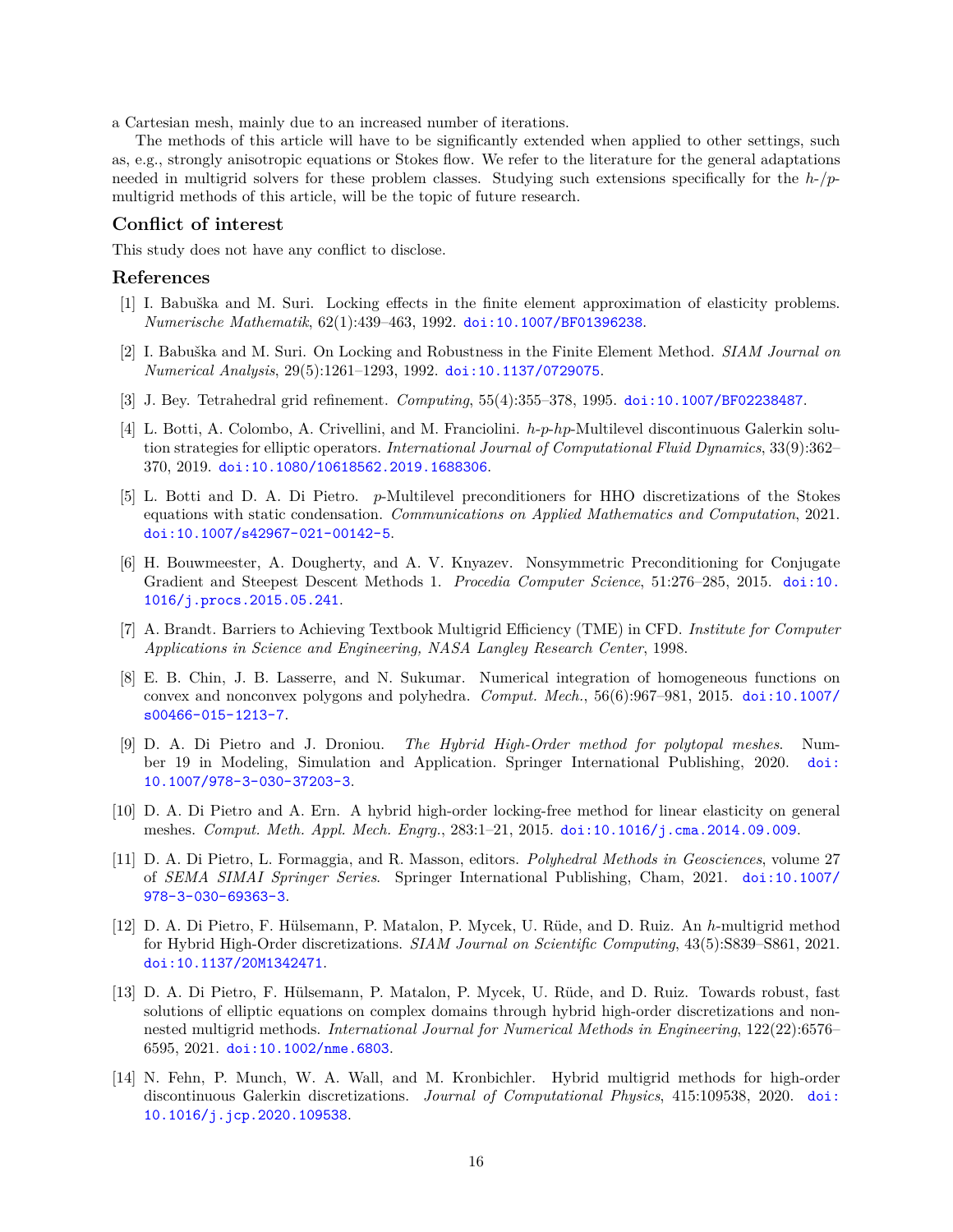- [15] H. Guo and X. Yang. Gradient recovery for elliptic interface problem: I. body-fitted mesh. *Communications in Computational Physics*, 23(5):1488–1511, 2018. [doi:10.4208/cicp.OA-2017-0026](https://doi.org/10.4208/cicp.OA-2017-0026).
- [16] N. Kohl and U. Rüde. Textbook efficiency: massively parallel matrix-free multigrid for the Stokes system. *arXiv:2010.13513 [cs, math]*, 2020. To appear in SIAM J. Sci. Comput.
- [17] P. Lu, A. Rupp, and G. Kanschat. Homogeneous multigrid for HDG. *IMA Journal of Numerical Analysis*, (drab055), 2021. URL: <10.1093/imanum/drab055>, [doi:10.1093/imanum/drab055](https://doi.org/10.1093/imanum/drab055).
- [18] B. S. Mascarenhas, B. T. Helenbrook, and H. L. Atkins. Coupling p-multigrid to geometric multigrid for discontinuous galerkin formulations of the convection–diffusion equation. *Journal of Computational Physics*, 229(10):3664–3674, 2010. [doi:10.1016/j.jcp.2010.01.020](https://doi.org/10.1016/j.jcp.2010.01.020).
- [19] A. Miraçi, J. Papež, and M. Vohralík. A Multilevel Algebraic Error Estimator and the Corresponding Iterative Solver with p-Robust Behavior. *SIAM Journal on Numerical Analysis*, 58(5):2856–2884, 2020. [doi:10.1137/19M1275929](https://doi.org/10.1137/19M1275929).
- [20] A. Miraçi, J. Papež, and M. Vohralík. A-Posteriori-Steered p-Robust Multigrid with Optimal Step-Sizes and Adaptive Number of Smoothing Steps. *SIAM Journal on Scientific Computing*, 43(5):S117–S145, 2021. [doi:10.1137/20M1349503](https://doi.org/10.1137/20M1349503).
- [21] S. Muralikrishnan, T. Bui-Thanh, and J. N. Shadid. A multilevel approach for trace system in HDG discretizations. *Journal of Computational Physics*, 407:109240, 2020. [doi:10.1016/j.jcp.2020.109240](https://doi.org/10.1016/j.jcp.2020.109240).
- [22] Y. Notay. Flexible Conjugate Gradients. *SIAM Journal on Scientific Computing*, 22(4):1444–1460, 2000. [doi:10.1137/S1064827599362314](https://doi.org/10.1137/S1064827599362314).
- [23] S. Petrides and L. Demkowicz. An adaptive multigrid solver for DPG methods with applications in linear acoustics and electromagnetics. *Computers & Mathematics with Applications*, 87:12–26, 2021. [doi:10.1016/j.camwa.2021.01.017](https://doi.org/10.1016/j.camwa.2021.01.017).
- [24] P. Rasetarinera and M. Y. Hussaini. An efficient implicit discontinuous spectral galerkin method. *Journal of Computational Physics*, 172(2):718–738, 2001. [doi:10.1006/jcph.2001.6853](https://doi.org/10.1006/jcph.2001.6853).
- [25] N. V. Roberts and J. Chan. A geometric multigrid preconditioning strategy for dpg system matrices. *Computers & Mathematics with Applications*, 74(8):2018–2043, 2017.
- [26] J. Schütz and V. Aizinger. A hierarchical scale separation approach for the hybridized discontinuous Galerkin method. *Journal of Computational and Applied Mathematics*, 317:500–509, 2017. [doi:10.](https://doi.org/10.1016/j.cam.2016.12.018) [1016/j.cam.2016.12.018](https://doi.org/10.1016/j.cam.2016.12.018).
- [27] H. Sundar, G. Stadler, and G. Biros. Comparison of multigrid algorithms for high-order continuous finite element discretizations. *Numerical Linear Algebra with Applications*, 22(4):664–680, 2015. [doi:](https://doi.org/10.1002/nla.1979) [10.1002/nla.1979](https://doi.org/10.1002/nla.1979).
- [28] M. Suri. Analytical and computational assessment of locking in the hp finite element method. *Computer Methods in Applied Mechanics and Engineering*, 133(3):347–371, 1996. [doi:10.1016/0045-7825\(95\)](https://doi.org/10.1016/0045-7825(95)00947-7) [00947-7](https://doi.org/10.1016/0045-7825(95)00947-7).
- [29] J. L. Thomas, B. Diskin, and A. Brandt. Textbook Multigrid Efficiency for Fluid Simulations. *Annual Review of Fluid Mechanics*, 35(1):317–340, 2003. [doi:10.1146/annurev.fluid.35.101101.161209](https://doi.org/10.1146/annurev.fluid.35.101101.161209).
- [30] R. Tielen, M. Möller, D. Göddeke, and C. Vuik. p-multigrid methods and their comparison to h-multigrid methods within Isogeometric Analysis. *Computer Methods in Applied Mechanics and Engineering*, 372:113347, 2020. [doi:10.1016/j.cma.2020.113347](https://doi.org/10.1016/j.cma.2020.113347).
- [31] T. Wildey, S. Muralikrishnan, and T. Bui-Thanh. Unified Geometric Multigrid Algorithm for Hybridized High-Order Finite Element Methods. *SIAM Journal on Scientific Computing*, 41(5):S172–S195, 2019. [doi:10.1137/18M1193505](https://doi.org/10.1137/18M1193505).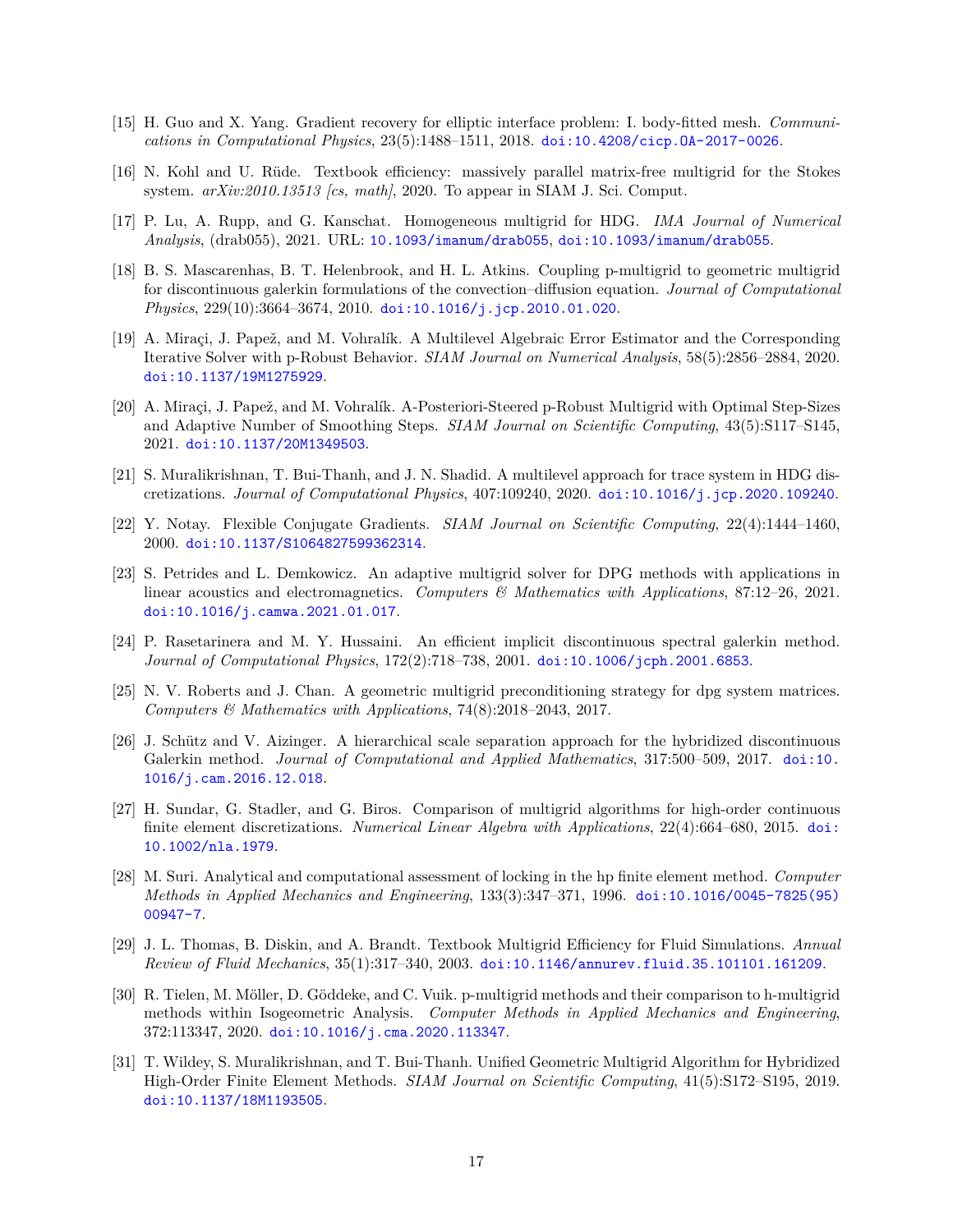

(a) Iteration comput. work (b) Iteration time

| Strategy | Coarsening Levels it |   |    |      |
|----------|----------------------|---|----|------|
| h-only   | $3h-$                | 4 | 19 | 0.27 |
| p-h      | $2 p-, 3 h-$         | 6 | 11 | 0.09 |
| $p-h*$   | $2 p-, 3 h-$         | 6 | 13 | 0.15 |
| hp-h     | $3$ hp-              | 4 | 19 | 0.27 |



(e) Additional information: type and number of coarsening operations performed, number of levels built, number of iterations (it), asymptotic convergence rate  $(\rho)$ .

(f) Asymptotic behaviour. (Due to the accumulation of rounding errors in large problems, the residual reduction reaches a floor, so the tolerance is set to  $10^{-10}$ .)

Figure 7: **Unit square, Cartesian mesh**  $128 \times 128$ ,  $k = 5$ . The multigrid method is used **as a solver** with the strategies of Table 1. Convergence is assumed achieved once the backward error reaches the tolerance of  $10^{-12}$ .



| Strategy | Coarsening Levels |   | it |         |
|----------|-------------------|---|----|---------|
| h-only   | $3h-$             |   |    | 14 0.16 |
| p-h      | $2 p-, 3 h-$      | 6 | 8  | 0.03    |
| $p-h*$   | $2 p-, 3 h-$      | 6 | 11 | 0.11    |
| hp-h     | $3$ hp-           |   | 16 | 0.20    |

(e) Additional information: type and number of coarsening operations performed, number of levels built, number of iterations of preconditioned FCG (it), asymptotic convergence rate  $(\varrho)$ .

Figure 8: Unit square, Cartesian mesh  $128 \times 128$ ,  $k = 5$ . The multigrid method is used as a precondi**tioner to FCG** with the strategies of Table 1. Convergence is assumed achieved once the backward error reaches the tolerance of  $10^{-12}$ .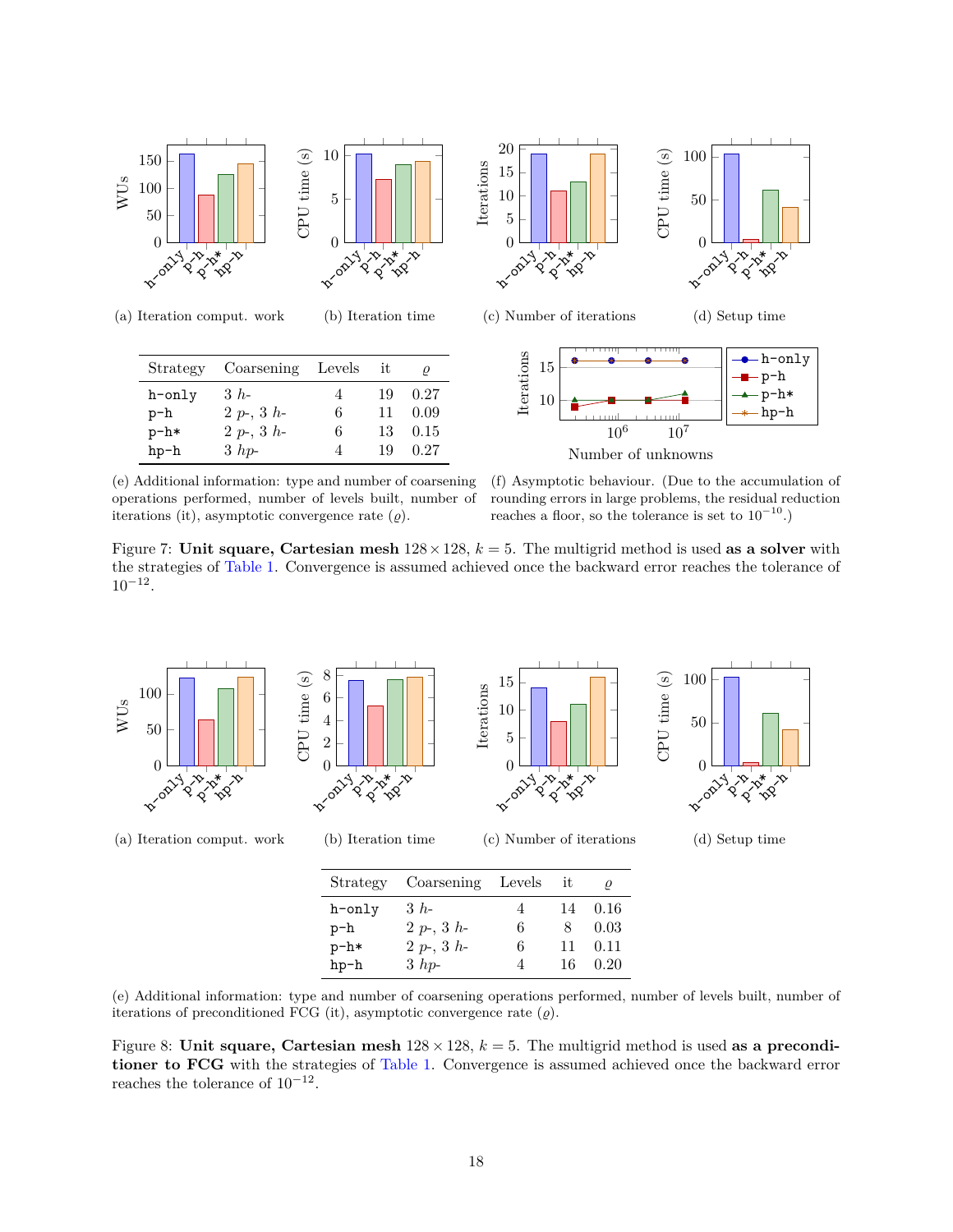

(a) Iteration comput. work (b) Iteration time

| Strategy | Coarsening Levels it |   |    |         |
|----------|----------------------|---|----|---------|
| h-only   | $2h-$                | 3 |    | 14 0.17 |
| $p-h$    | $2 p-, 2 h-$         | 5 | 18 | 0.22    |
| $p-h*$   | $2 p-, 2 h-$         | 5 | 17 | 0.21    |
| hp-h     | $2$ hp-              | 3 | 15 | 0.19    |

(e) Additional information: type and number of coarsening operations performed, number of levels built, number of iterations (it), asymptotic convergence rate  $(\rho)$ .



(f) Asymptotic behaviour. (Due to the accumulation of rounding errors in large problems, the residual reduction reaches a floor, so the tolerance is set to  $10^{-10}$ .)

Number of unknowns

Figure 9: **Unit square, unstructured triangular mesh**, *k* = 5. The multigrid method is used as a **solver** with the strategies of Table 1. Convergence is assumed achieved once the backward error reaches the tolerance of  $10^{-12}$ .



| Strategy | Coarsening Levels |   | - it | ρ    |
|----------|-------------------|---|------|------|
| h-only   | 2 h               | 3 | 12   | 0.11 |
| $p-h$    | $2 p-, 2 h-$      | 5 | 12   | 0.09 |
| $p-h*$   | $2 p-, 2 h-$      | 5 | 11   | 0.08 |
| $hp-h$   | $2$ hp-           | 3 | 12.  | 0.12 |

(e) Additional information: type and number of coarsening operations performed, number of levels built, number of iterations of preconditioned FCG (it), asymptotic convergence rate  $(\varrho)$ .

Figure 10: **Unit square, unstructured triangular mesh**, *k* = 5. The multigrid method is used as a **preconditioner** to FCG with the strategies of Table 1. Convergence is assumed achieved once the backward error reaches the tolerance of  $10^{-12}$ .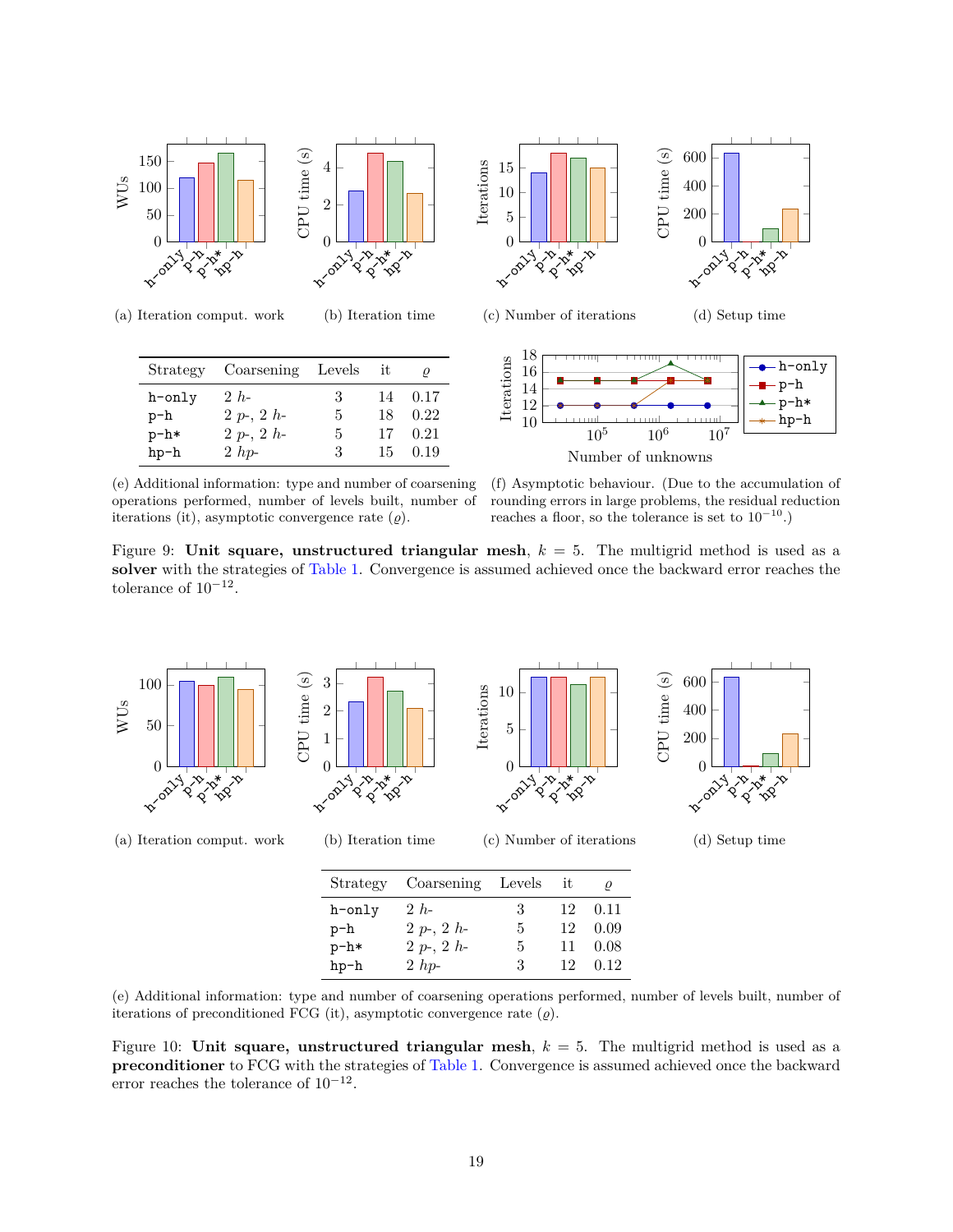

(e) Additional information: type and number of coarsening operations performed, number of levels built, number of iterations (it), asymptotic convergence rate  $(\varrho)$ .

Figure 11: **Kellogg problem**, *k* = 5. The multigrid method is used **as a solver** with the strategies of Table 1. Convergence is assumed achieved once the backward error reaches the tolerance of  $10^{-12}$ .



(e) Additional information: type and number of coarsening operations performed, number of levels built, number of iterations of preconditioned FCG (it), asymptotic convergence rate  $(\varrho)$ .

Figure 12: **Kellogg problem**, *k* = 5. The multigrid method is used as a **preconditioner** to FCG with the strategies of Table 1. Convergence is assumed achieved once the backward error reaches the tolerance of  $10^{-12}$ .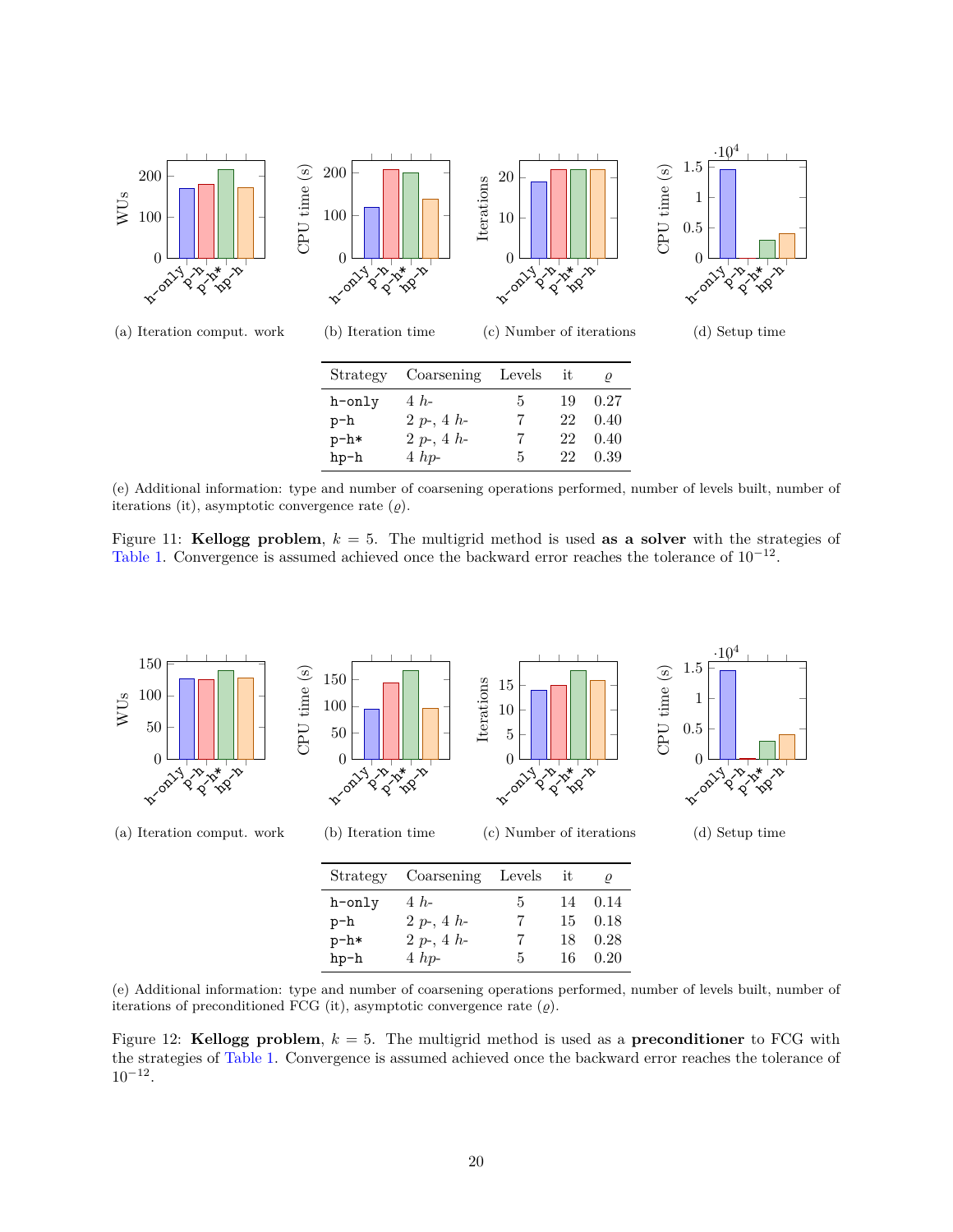

(e) Additional information: type and number of coarsening operations performed, number of levels built, number of iterations (it), asymptotic convergence rate  $(\varrho)$ .

Figure 13: Unit cube, Cartesian mesh of  $64^3$  elements,  $k = 3$ . The multigrid method is used as a **solver** with the strategies of Table 1. Convergence is assumed achieved once the backward error reaches the tolerance of  $10^{-12}$ .



|              |    |    | ρ                             |
|--------------|----|----|-------------------------------|
| $4h-$        | 5. | 9. | 0.03                          |
| $1 p-, 4 h-$ | 6  |    | 0.02                          |
| $1 p-, 4 h-$ | 6  |    | 0.02                          |
| $2hp-, 2h-$  | 5. | 9. | 0.05                          |
|              |    |    | Strategy Coarsening Levels it |

(e) Additional information: type and number of coarsening operations performed, number of levels built, number of iterations of preconditioned FCG (it), asymptotic convergence rate  $(\varrho)$ .

Figure 14: **Unit cube, Cartesian mesh** of  $64^3$  elements,  $k = 3$ . The multigrid method is used as **a preconditioner to FCG** with the strategies of Table 1. Convergence is assumed achieved once the backward error reaches the tolerance of  $10^{-12}$ .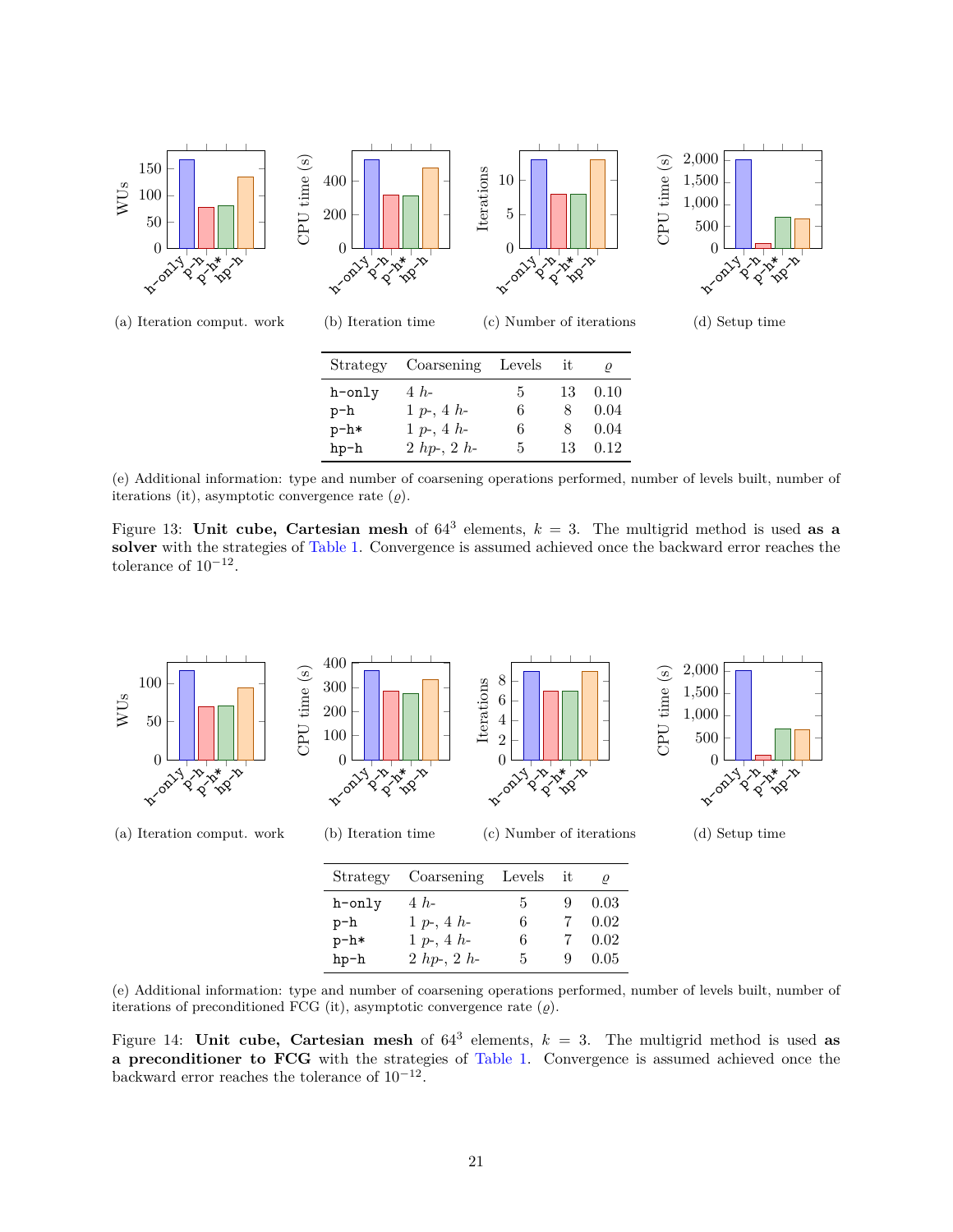

(e) Additional information: type and number of coarsening operations performed, number of levels built, number of iterations (it), asymptotic convergence rate  $(\varrho)$ .

Figure 15: **Unit cube, structured tetrahedral mesh**, *k* = 3. The multigrid method is used **as a solver** with the strategies of Table 1. Convergence is assumed achieved once the backward error reaches the tolerance of  $10^{-12}$ .



|        | Strategy Coarsening Levels |    | $\overline{\text{1}}$ |         |
|--------|----------------------------|----|-----------------------|---------|
| h-only | $4h-$                      | 5. |                       | 14 0.16 |
| p-h    | $1 p-, 4 h-$               | 6  | 16                    | 0.19    |
| $p-h*$ | $1 p-, 4 h-$               | 6  | 15                    | 0.17    |
| $hp-h$ | $2hp-2h-$                  | 5. | 17                    | 0.21    |

(e) Additional information: type and number of coarsening operations performed, number of levels built, number of iterations of preconditioned FCG (it), asymptotic convergence rate  $(\varrho)$ .

Figure 16: **Unit cube, structured tetrahedral mesh**, *k* = 3. The multigrid method is used **as a preconditioner to FCG** with the strategies of Table 1. Convergence is assumed achieved once the backward error reaches the tolerance of  $10^{-12}$ .